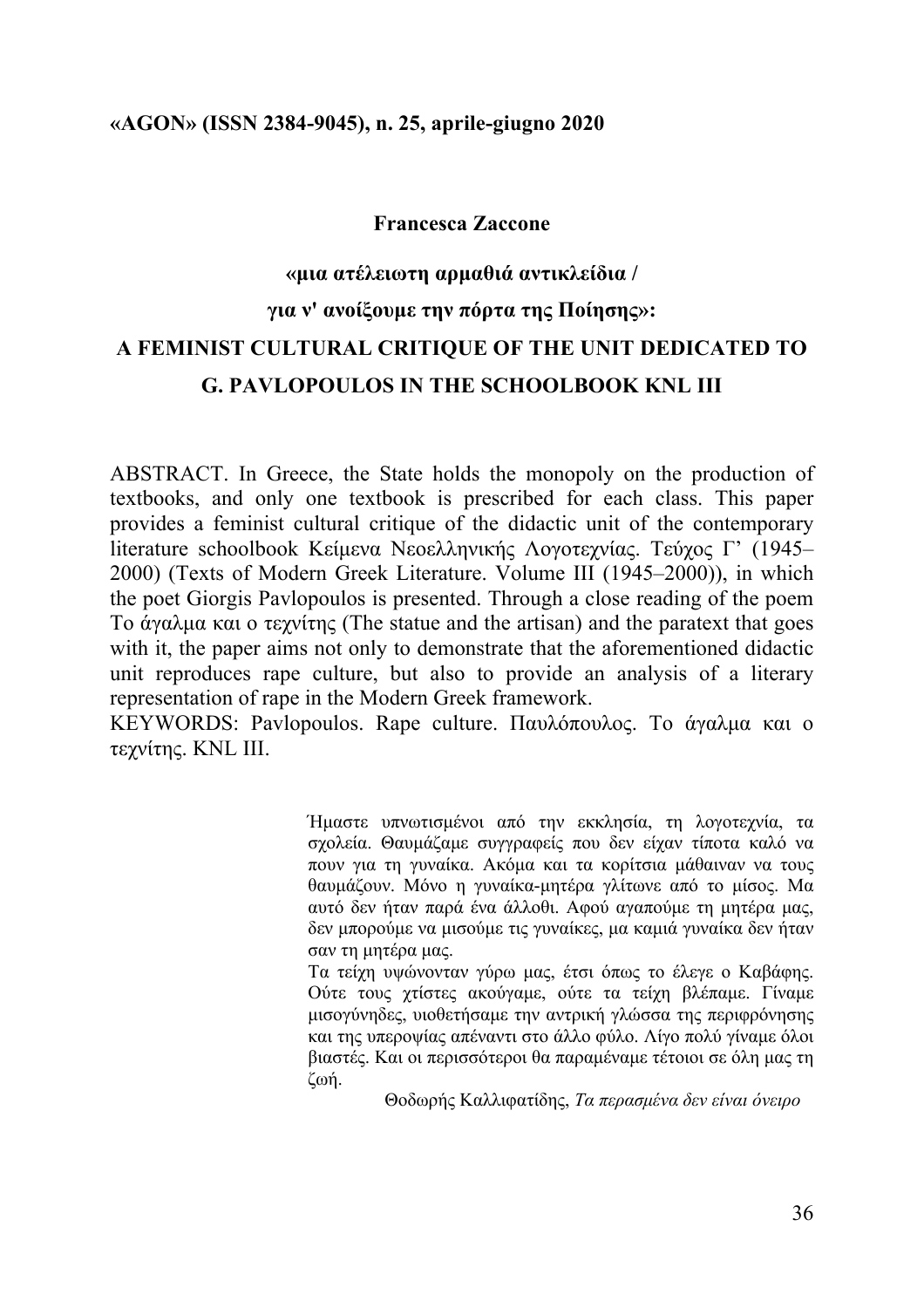## *Introduction*

In Greece, the State holds the monopoly on the production of textbooks. Only one textbook is prescribed for each school subject at each academic level across the whole country, and it is distributed free of charge both in paper and electronic form by the Institute of Pedagogical Policy, which is the public body responsible. For a long time, until 2004, Greek law foresaw that the authors and organisations appointed to write and produce the textbooks could be either selected on the basis of open competition or directly designated by the Institute of Pedagogical Policy (previously called the Pedagogical Institute). However, they were usually directly designated. After the early 2000s, the production of textbooks started to be more widely appointed on a competitive basis, but the State monopoly remained in place (Kapsalis and Charalambous, 2008, *passim*).

The system had been established in 1937, during Metaxas' dictatorship, in order to enable the State to exercise direct control on the content of schoolbooks and to allow them to adapt them to its political stance. Specifically, the schoolbooks were seen as the ideal tool to encourage anti-socialist sentiment in the Greek citizenry, while at the same time disseminating the nationalist principles of the regime across the whole country. This ideological control on education grew stronger during the following years; although the monopoly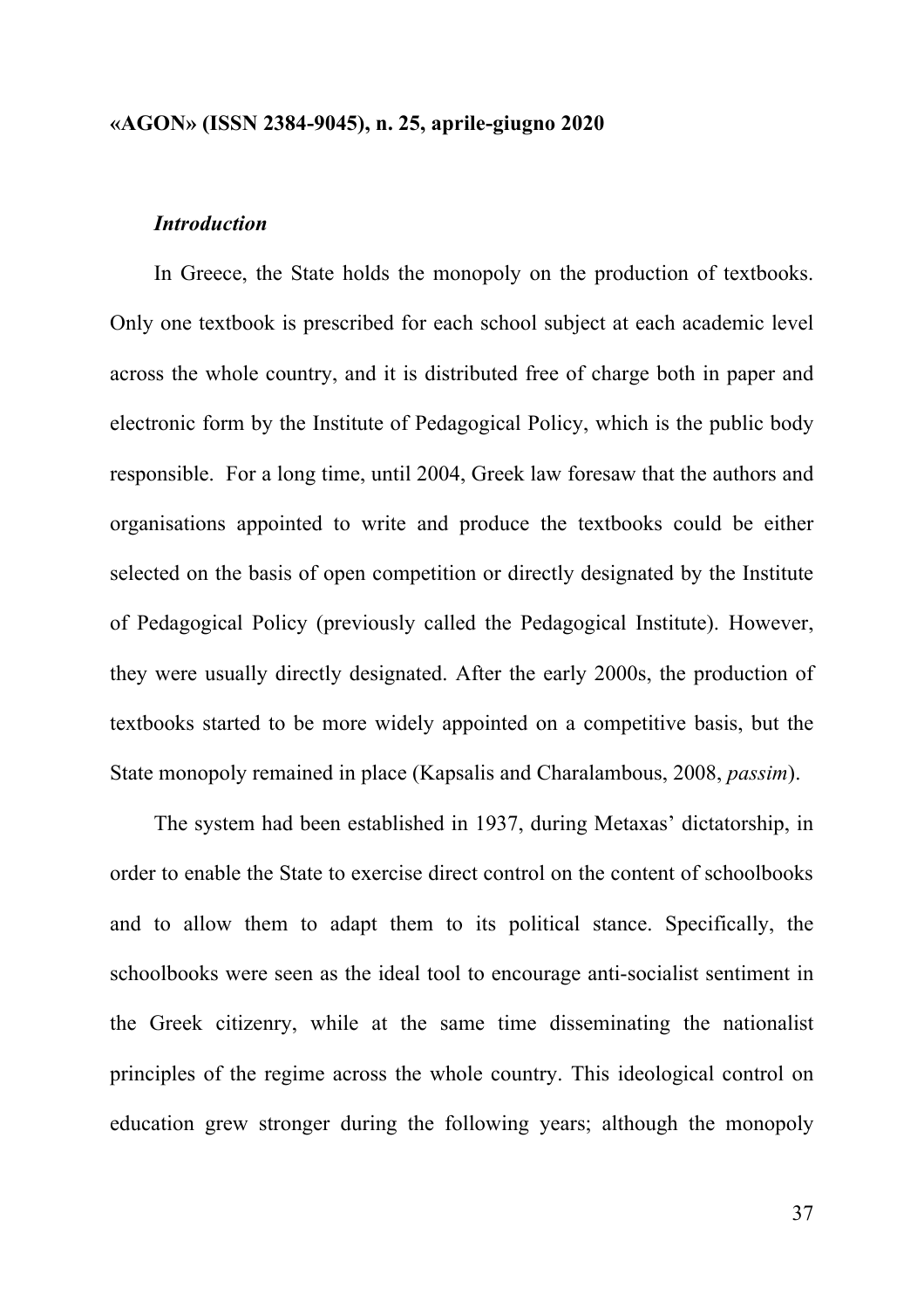policy was criticized and openly opposed by various public bodies and experts in the field of education, it was only after the end of the Cold War that a political force, that is the right-wing party Nea Dimokratia, foresaw the abolition of this monopoly in its manifesto. Yet the Party's initial purpose of opening up the production of textbooks to the free market was deemed incompatible with the principle of free education, and it was soon replaced by a policy allowing a plurality of textbooks to be used. According to this new alternative, agreed by the Left wing as well, the number of books available for each subject and academic level would increase, while leaving the monopoly intact; this way, each school (or teacher) could choose the most suitable book amongst a given range. This idea turned out to be unworkable for practical and, overall, economical reasons, and it was never implemented by any of the government forces in power during the following decades, while the monopoly remained in force. Furthermore, although many textbooks had been purged of their most openly propagandistic contents, they continued, for historical reasons, to be viewed as a tool of not only scientific education but also civic training (Kapsalis and Charalambous, 2008, *passim*).

For all these reasons, the study of Greek schoolbooks can be considered to be of critical political interest. This essay deals with the textbook *Κείµενα*

38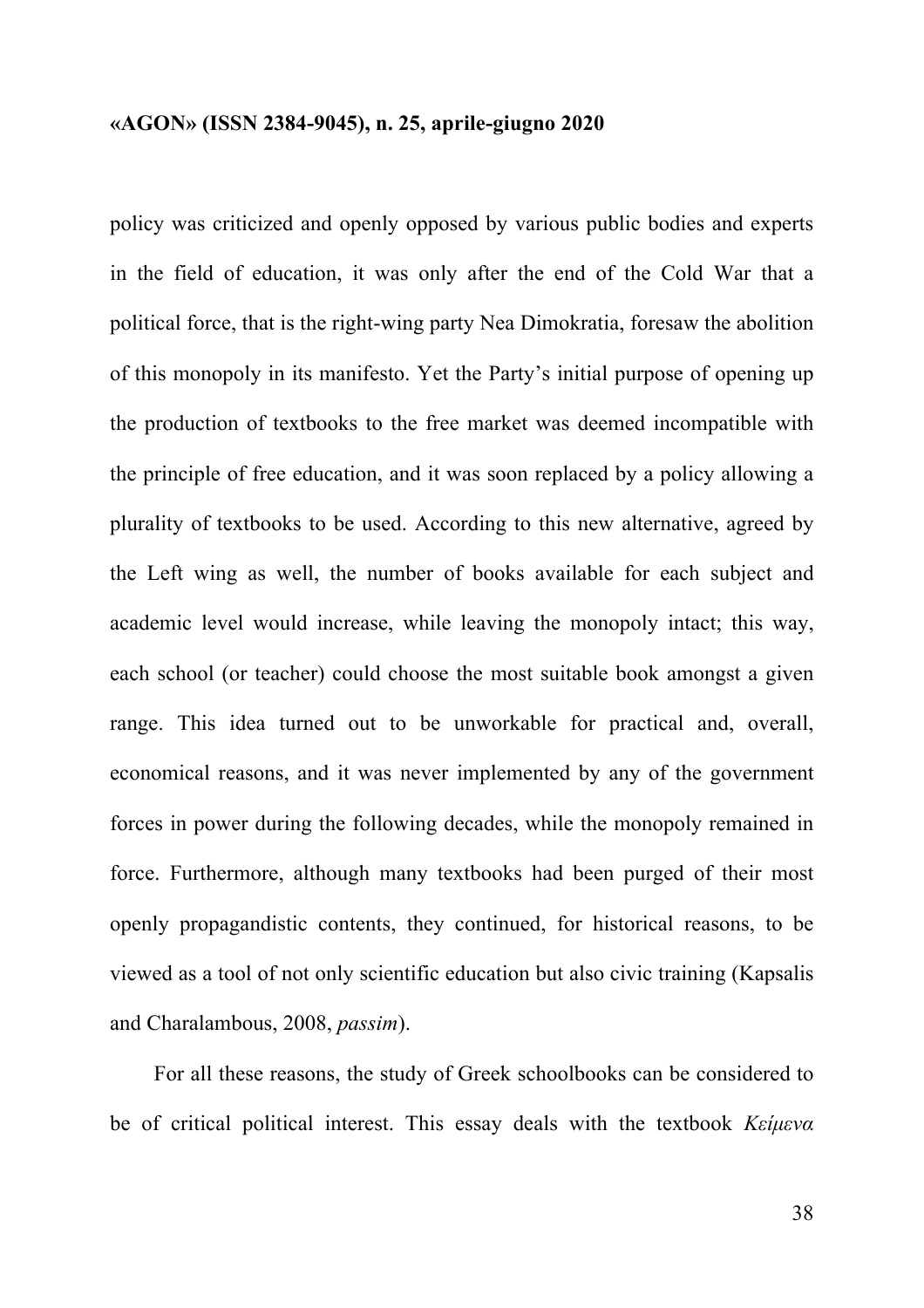*Νεοελληνικής Λογοτεχνίας. Τεύχος Γ' (1945–2000)* (Texts of Modern Greek Literature. Volume III (1945–2000)), henceforth called *KNL III*, that is the literary textbook currently in use in the third grade of the general high school, focussing especially on the didactic unit dedicated to the poet Giorgis Pavlopoulos.

The textbook *KNL III* was first published in 2008, and was intended to complement the interpretation and explanation of the educators in the teaching of contemporary literature. Some of the units of the book include questions and considerations concerning gender issues arising in the literary text, but this is not the case with the unit regarding Pavlopoulos.

# *Giorgis Pavlopoulos***, Τα αντικλείδια** *(The master keys), and* **Το άγαλµα και ο τεχνίτης** *(The statue and the artisan)*

Giorgis Pavlopoulos (Pyrgos Ilias, 1924–2008) spent most of his life in his hometown of Pyrgos, where he actively contributed to the local cultural scene, while at the same time his poetry was appreciated nationwide. After his first literary efforts, which resulted in a number of publications in local journals, Pavlopoulos devoted himself to the translation into Greek of English poetry (T.S. Eliot, and Ezra Pound amongst others) and to a few collaborations with his friend, the poet Takis Sinopoulos; his own poetic production only fully began in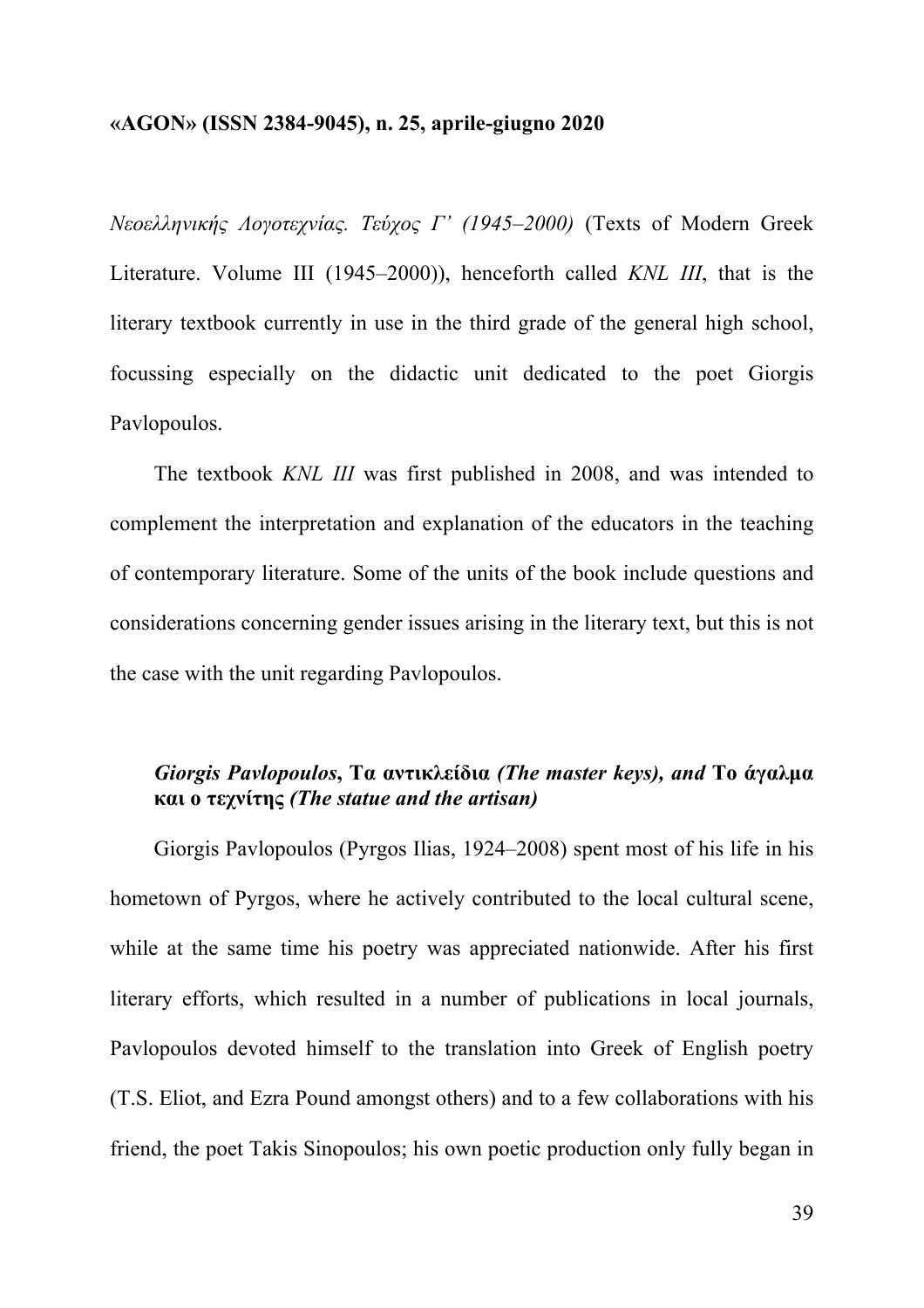1971, when his first collection *Το κατώγι* (The basement) was published, followed by *Το σακί* (The bag, 1980), *Τα αντικλείδια* (The master keys, 1988), *Τριαντατρία χαϊκού* (Thirty-three Haikus, 1990), *Λίγος άµµος* (A little sand, 1997), *Ποιήµατα 1943–1997* (Poems *1943–1997*, 2001) and *Πού είναι τα πουλιά;* (Where are the birds?, 2004). Admirers of his poetry include Giorgos Seferis, who defined Pavlopoulos' verses as «αποτελεσματική χωρίς ψιμύθια» («effective without embellishments», Argyriou, 2007, 174).

The simplicity observed by Seferis was also noticed by many other critics, who often compared Pavlopoulos' work to Sinopoulos' (Tsaknias, 1983; Argyriou, 2007, 170–177) and described his style as stark, melancholic and thoughtful (Boukalas, 2004; Tsaknias, 1983). One of the distinctive features of his poetry is its allegorical or symbolical character, expressed through the depiction of mythological scenes where characters and objects, as well as abstract images, take on a double meaning and conceal an allegory of existence and the world (Chatzivasileiou, 1994, 22). This inclination, which first emerged in *Το σακί*, was primarily developed by the poet in *Τα αντικλείδια*, the collection of poems which is regarded as his most mature work and his highest literary accomplishment (Chatzivasileiou, 1994, 26; Pieris, 2002). In this collection, Pavlopoulos represents with great narrative ability the images produced by his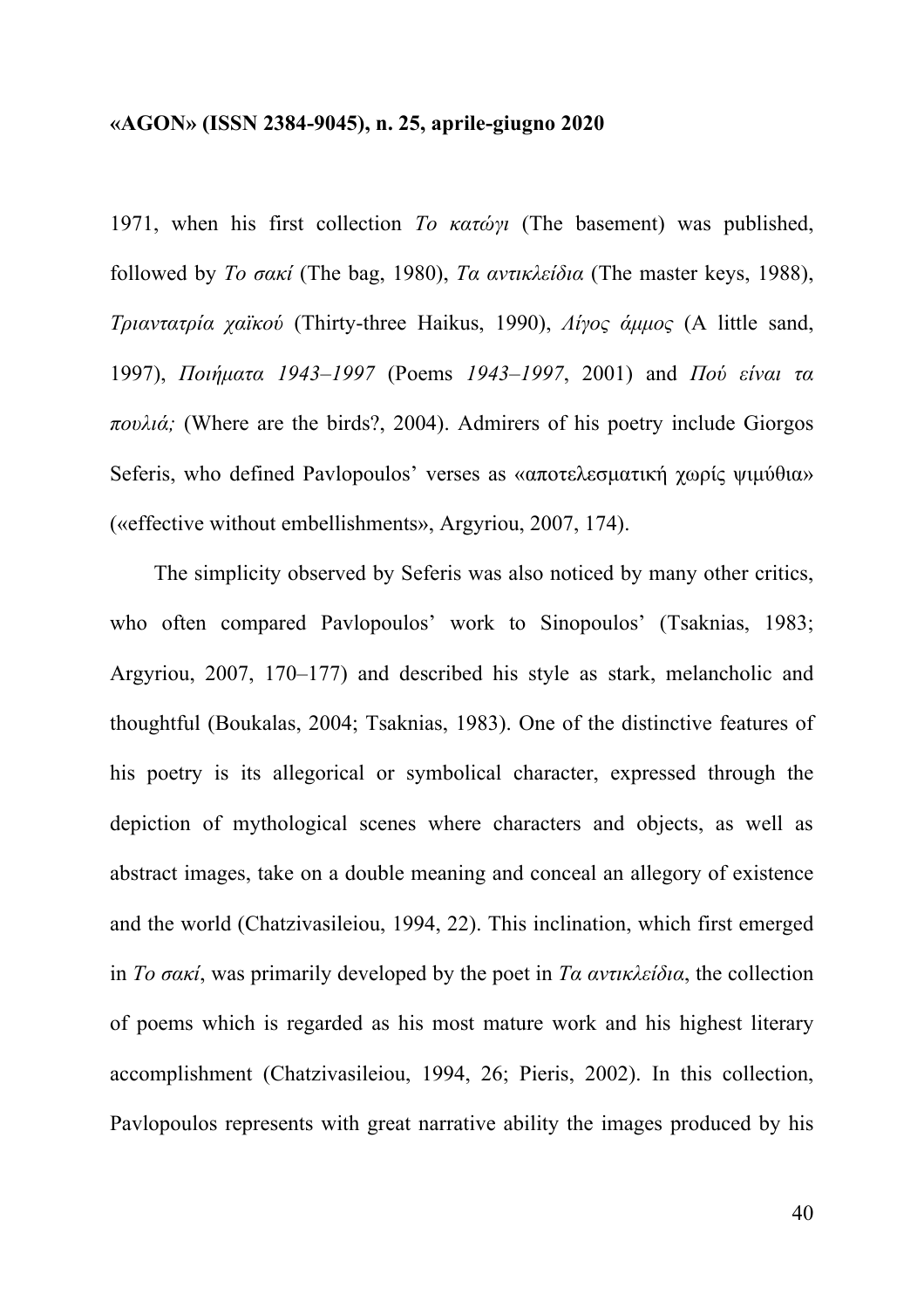lively imagination (Lazaris, 2014, 33), creating a dreamlike and fabled atmosphere, free from chronological conventions and dominated by mythical or historical characters, whose stories symbolize a wider meaning and constitute allegorical visions of secret and undeciphered situations (Ziras, 2002, 23).

In *Τα αντικλείδια*, allegory is often intertwined with eroticism and poetics, which are also themes distinctive of Pavlopoulos' style. These three motifs come together to form an 'erotic mythology' (Skiathas, 1995, 11), where the body's sensual experience takes center stage with a language that is simple and straightforward (Boukalas, 2004) but that is nonetheless able to introduce a second level of interpretation (Ziras, 2002, 23) concerning the functioning of poetic art. This instance gives rise to what Dimitris Angelatos defined as the dream-poetry-poet triangle, dominated by the thematic couple of *eros* and *thanatos*: the roles of the poet and poetry, the subject and the object, the hunter and the prey penetrate each other's spaces and swap positions (Angelatos, 1994a, 13).

The poem chosen to represent Giorgis Pavlopoulos in *KNL III*, *Το άγαλµα και ο τεχνίτης*, perfectly portrays the collection's peculiar thematic interweaving: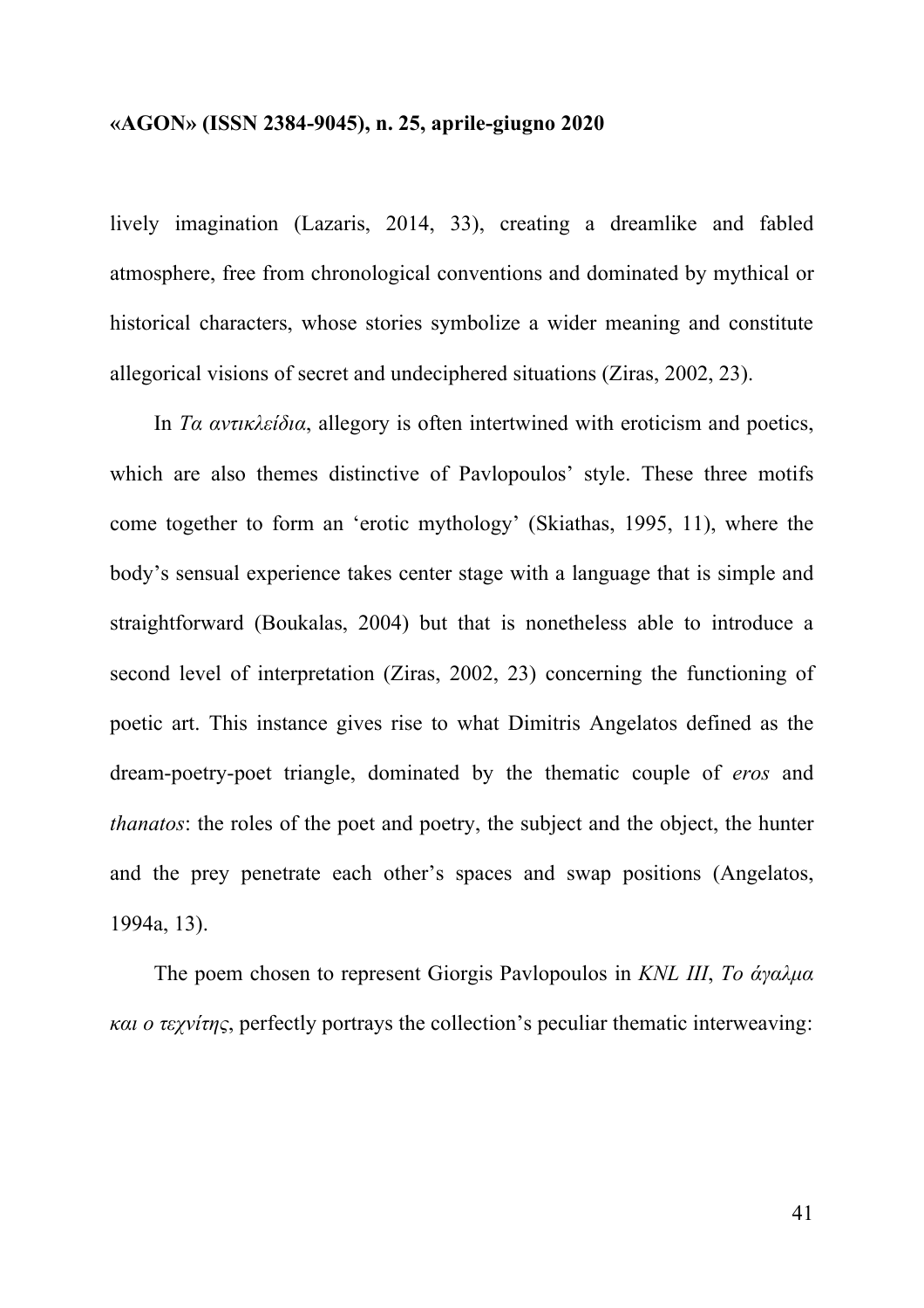*Το άγαλµα και ο τεχνίτης Στην Ισµήνη και στον Στέλιο Τριάντη*

> Σαν έκλεινε το µουσείο αργά τη νύχτα η Δηιδάµεια κατέβαινε από το αέτωµα. Κουρασµένη από τους τουρίστες έκανε το ζεστό λουτρό της και µετά ώρα πολλή µπροστά στον καθρέφτη χτένιζε τα χρυσά µαλλιά της. Η οµορφιά της ήταν για πάντα σταµατηµένη µες στο χρόνο.

Τότε τον έβλεπε πάλι εκεί σε κάποια σκοτεινή γωνιά να την παραµονεύει. Ερχόταν πίσω της αθόρυβα της άρπαζε τη µέση και το στήθος και µαγκώνοντας τα λαγόνια της µε το ένα του πόδι έµπηγε τη δυνατή του φτέρνα στο πλάι του εξαίσιου µηρού της.

Καθόλου δεν την ξάφνιαζε κάθε φορά που της ριχνόταν. Αλλωστε το περίµενε, το είχε συνηθίσει πια. Αντιστεκόταν τάχα σπρώχνοντας µε τον αγκώνα το φιλήδονο κεφάλι του και καθώς χανόταν όλη µες στην αρπάγη του κορµιού του τον ένιωθε να µεταµορφώνεται σιγά σιγά σε κένταυρο.

Τώρα η αλογίσια οπλή του την πόναγε κάπου εκεί γλυκά στο κόκαλο και τον ονειρευότανε παραδοµένη ανάµεσα στο φόβο της και τη λαγνεία του να τη λαξεύει ακόµη (Pavlopoulos, 1988).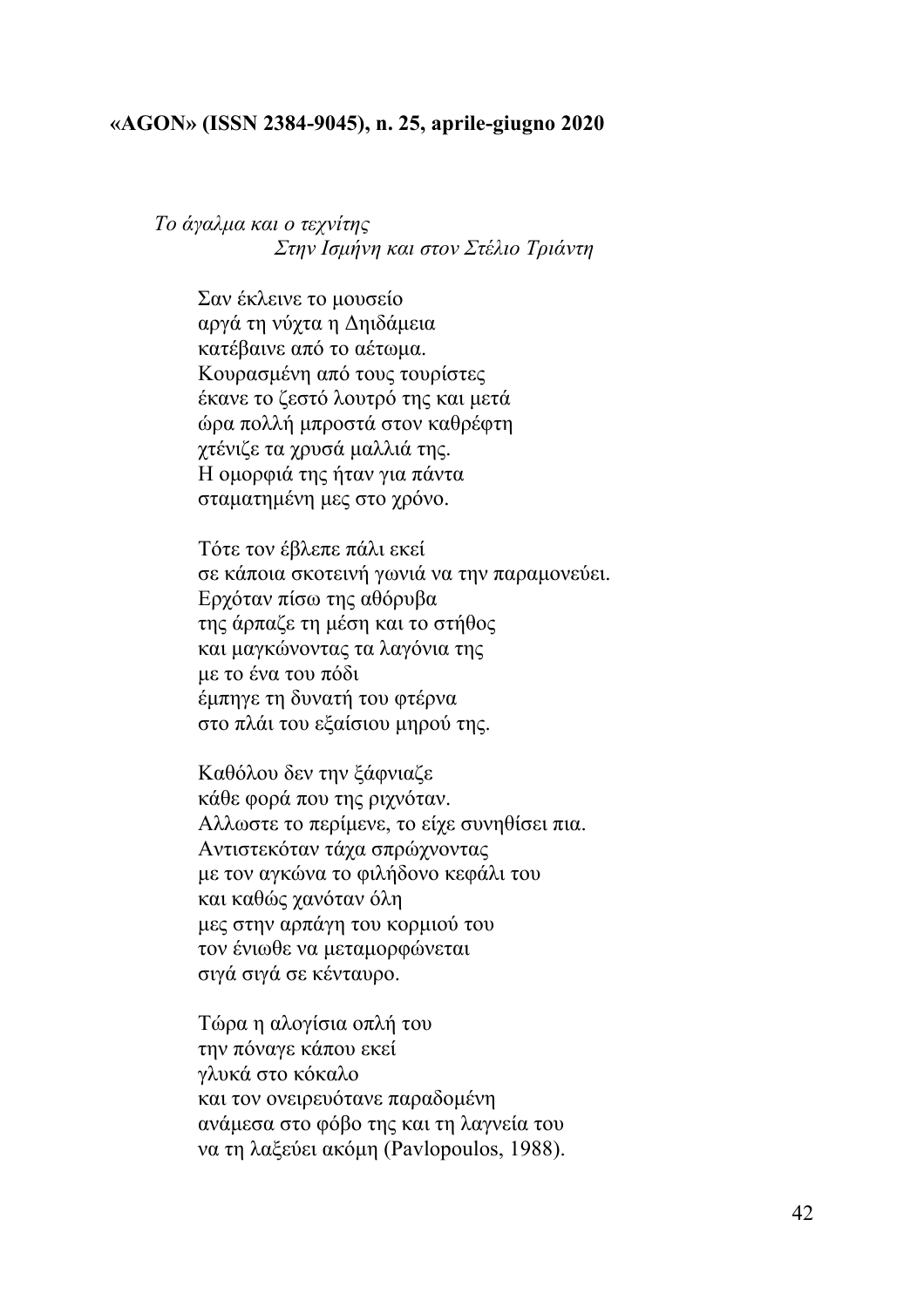*The Statue and the Artisan*. After the closing time of the museum / late at night, Deidamia / would step down from the pediment. / Tired from the tourists / she would take a warm bath, and then / for a long time, in front of the mirror / she would comb her golden hair. / Her beauty was forever / frozen in time. // Then she would see him there again / lurking in some dark corner / He would get to her from behind without noise / would grab her back and bosom / and blocking her hips / with one of his legs / he would stick his strong heel / on the side of her extraordinary thigh. // It wouldn't surprise her at all / every time he jumped on her. / After all she was expecting it, she was used to it by now. / She would fake resistance by pushing / with her elbow his libidinous head / and as she lost her whole self / in the grasp of his body / she would feel him turning / into a centaur little by little. // Now his horse-hoof / hurt her somewhere there / at the bone, sweetly / and she dreamt of him, abandoned / between her fear and his lust / carving her again. $<sup>1</sup>$ </sup>

The poem describes a scene repeating itself every night after the closing time of a museum: a statue, namely Deidamia, steps down from the pediment where she is allocated, and starts grooming herself. Immediately after this, she notices a man observing her from a dark corner; he reaches her and grabs her from behind. Once caught in his grip, Deidamia realizes that the man is becoming a centaur; she feels his body pressing against her, and dreams about the man carving her.

 <sup>1</sup> This and all other translations from Greek included in this essay are mine. The translations of Pavlopoulos' verses don't have any aesthetical pretenses whatsoever, and merely aim to clearly reword their content into English for functional purposes.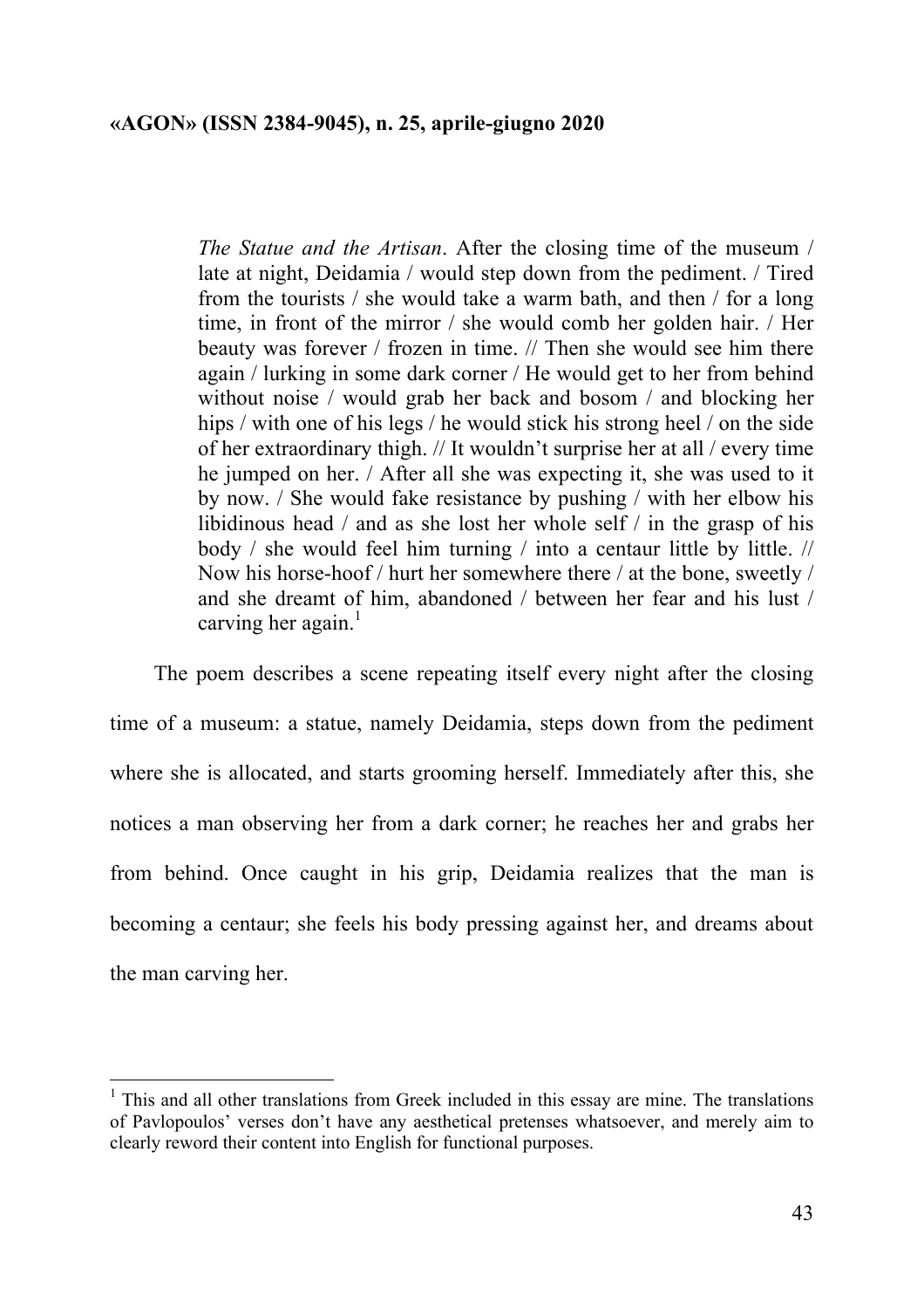The composition encompasses several fundamental aspects of Pavlopoulos' poetry: the dreamlike, magic atmosphere, where the statues of a museum come to life; the mythological allusion to Deidamia and the centaur; the central relevance of the body and the senses, that can be found in the detailed description of the centaur's grasp; and finally the allegorical discourse about poetics, in which the character of the artisan represents the Poet and the whole narration symbolizes the process of poetic creation, where the artistic work itself is hunted down and finally grasped, while at the same time it dreams about being created, producing a dynamic of mutual interfusion and a switching of role between the poet and the poem, the creator and the creation (Angelatos, 1994a, 16).

#### *The unit dedicated to Pavlopoulos in KNL III*

*The poem and its paratext*. The poem *Το άγαλµα και ο τεχνίτης* was appointed by the authors of *KNL III* as an example of Pavlopoulos' work. The didactic unit presenting Pavlopoulos is composed of the poem, accompanied by a *Comment*, five *Questions*, the poet's brief biography, and his photographic portrait. The poem is presented to the reader without any introduction; the *Comment* which immediately follows it provides an interpretation of the verses,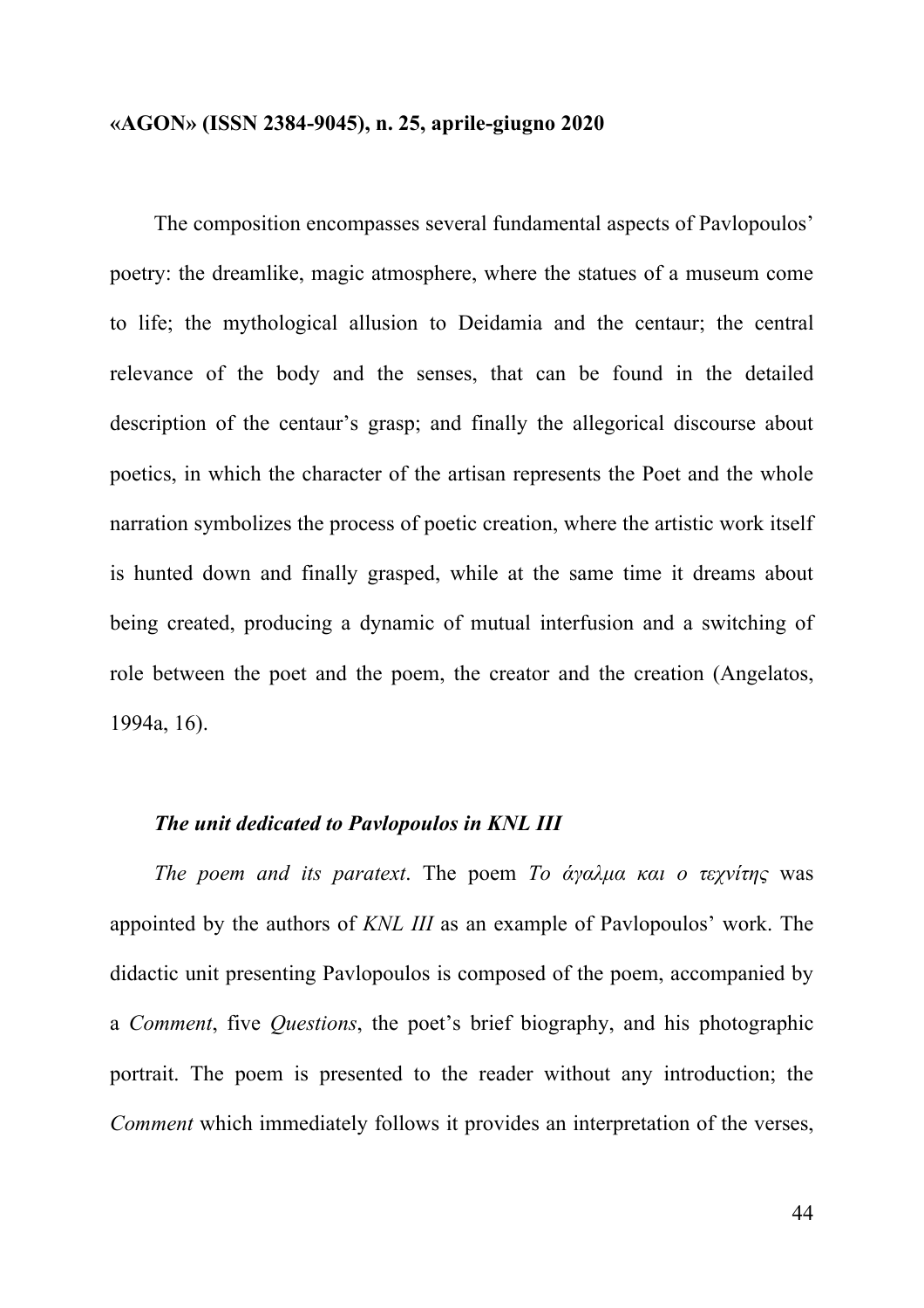as well as an explanation of the myth that inspired the work; the *Questions* then aim to induce the reader to elaborate on the general atmosphere of the poem, as well as on some specific textual elements. They mirror the interpretation guidelines provided by the teacher's book in Georgiadou and Kroupi-Kolona (2008, 178–182), a tool which is intended to assist the educator in the teaching process by providing them with additional bibliographic material and interpretive keys. Lastly, the biography offers occasional essential information regarding the author's career and the titles of his books.

The combination of the poem itself and the description of its source of inspiration which is provided in the *Comment* generates a matter of crucial feminist interest. The identity of the protagonists, the statue Deidamia and the centaur, reveals an intertextual reference: the poem is set at nighttime in the Olympia Archaeological museum, and the characters involved are actual statues of the western pediment of the temple of Zeus at Olympia, which portray the mythical battle between the Lapiths and Centaurs during the wedding of Hippodamia (or Deidamia) and Peirithoös; the detailed description of the clasping of the two bodies appearing in the second stanza of the poem («Then she would see him there again / lurking in some dark corner / He would get to her from behind without noise / would grab her back and bosom / and blocking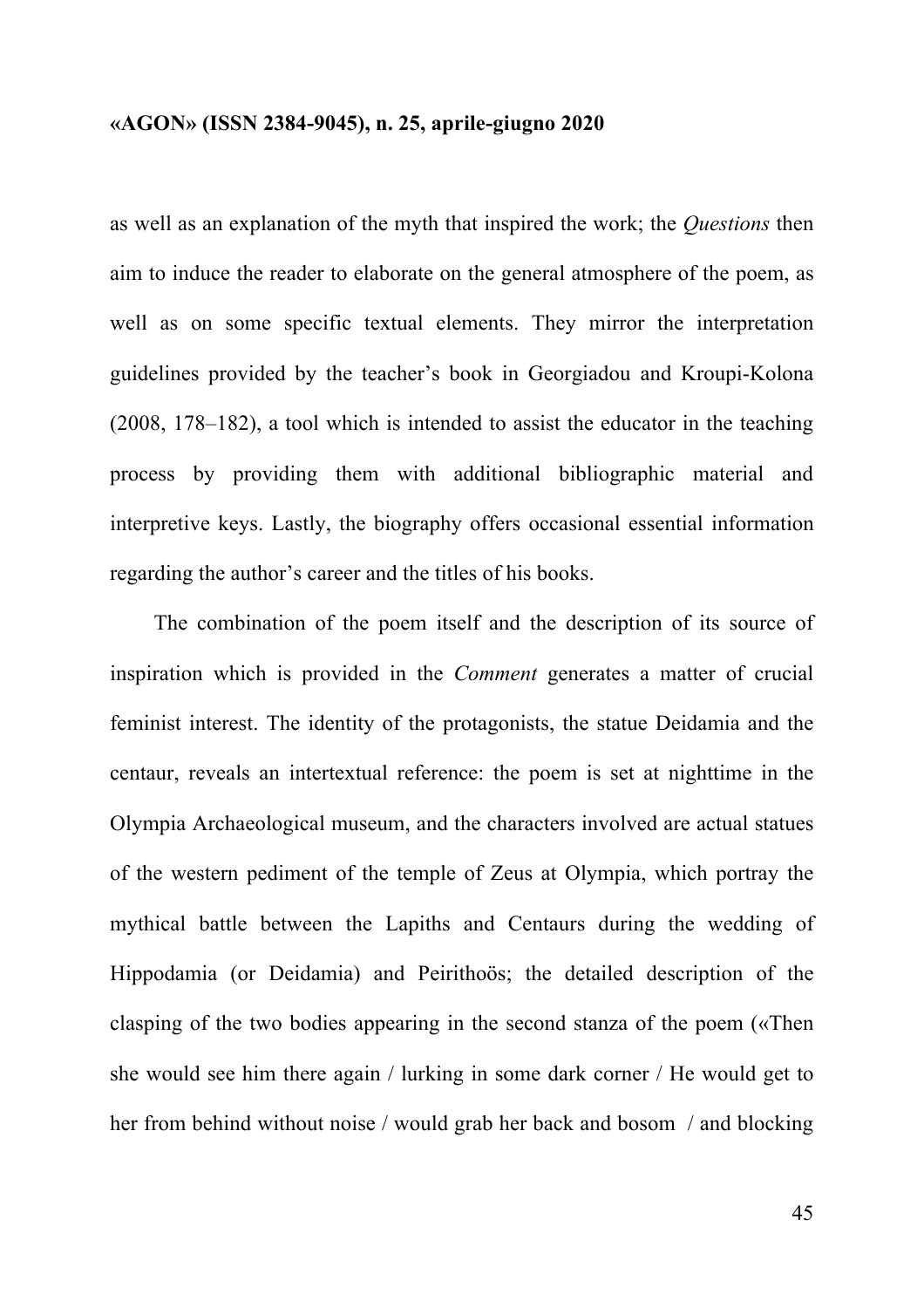her hips / with one of his legs / he would stick his strong heel / on the side of her extraordinary thigh.»), is hence nothing other than the description of the moment when the centaur, Eurytion, ravishes Deidamia. The inclusion of a rape representation in a literary secondary school textbook is a matter deserving of investigation in itself; in this specific case, however, the circumstance is made even more interesting by the fact that no other representation of sexual activity can be found in the whole textbook (nor in the literary textbook for the second class, which is the one that was used immediately before this one).

The presence of a rape representation in the poem is confirmed by the scholar Giannis Dallas in his essay *Δυο διαφορετικές ποιητικές σε σύγκλιση θεµατική* (Two different poetics in thematic convergence, Dallas, 2002), where he declares that the poet Sinopoulos, a close friend of Pavlopoulos, personally told him that, before starting to write his own poetry, Pavlopoulos used to share with him some thematic cues, so that they could become a source of inspiration for Sinopoulos' works. After Pavlopoulos started writing his own verses, he sometimes reused the same themes which he had offered to Sinopoulos in the past, developing them according to his own poetics. For this reason, some of Pavlopoulos' and Sinopoulos' works share the same source of inspiration, but elaborate it with different poetic modes. One of these peculiar pairs of poems is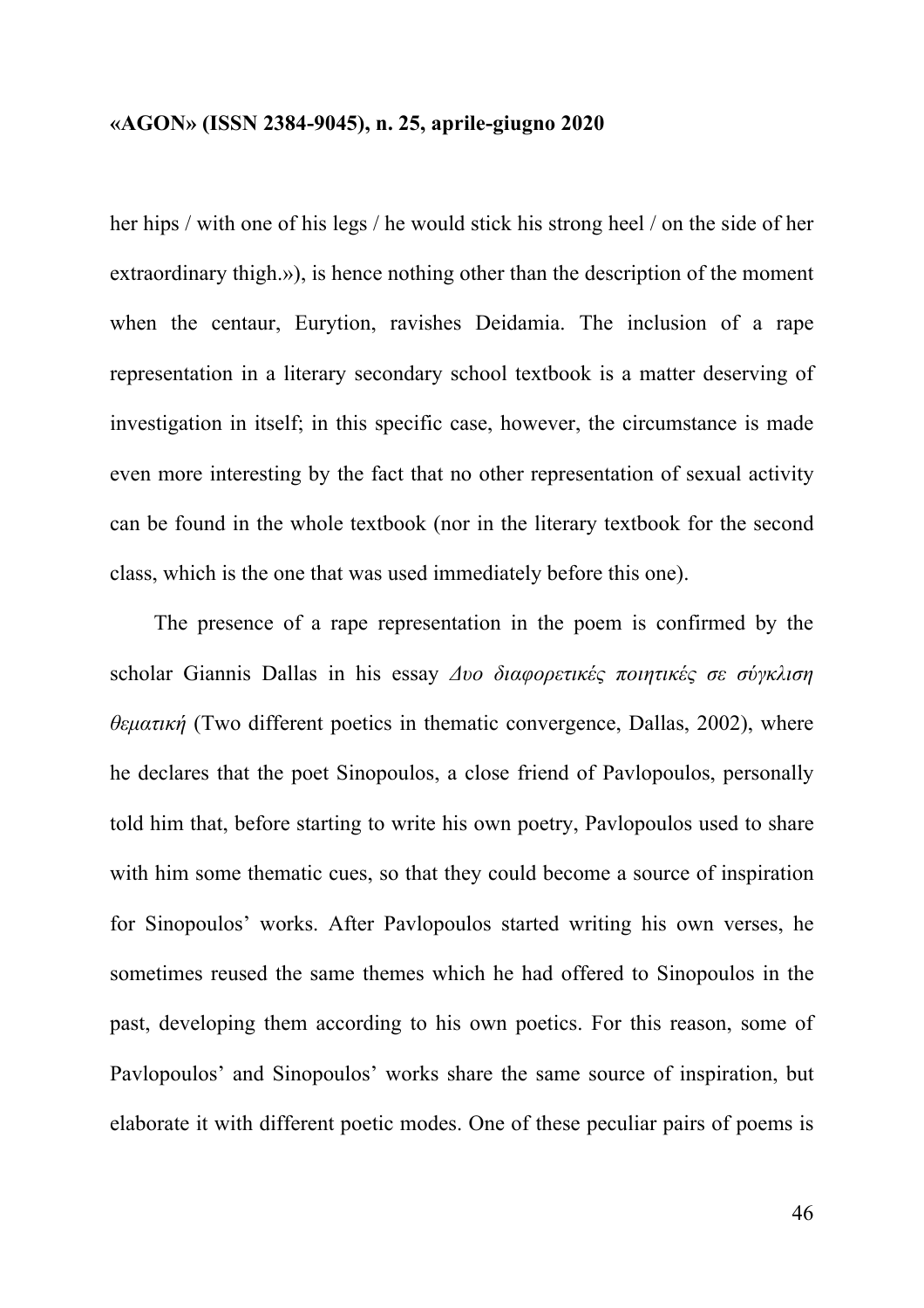the one formed by Sinopoulos' *Κάθε πρωί* (Every morning) and Pavlopoulos'

*Το άγαλµα και ο τεχνίτης*, both of which are engendered by the same visit of the

two friends to the Olympia Archaeological museum:

Κοινή πηγή των δυο ποιηµάτων, µια παράσταση του δυτικού αετώµατος της Ολυµπίας από τη µάχη των Κένταυρων και των Λαπιθών. Είναι η σκηνή εκείνη στην οποία ένας Κένταυρος, από τους καλεσµένους στη γαµήλια τελετή του βασιλιά των Λαπιθών Περίθου, αφού µέθυσε ρίχτηκε να βιάσει τη µνηστή του βασιλιά, τη Διηδάµεια (η Ιπποδάµεια). Θέµα λοιπόν των δυο ποιηµάτων είναι αυτή η σκηνή του βιασµού, ο έρωτας. Χωρίς τα µυθολογικά, ή τα συµβολικά – τα τελετουργικά ή ανθρωπολογικά του – συµφραζόµενα (όπως, π.χ., είναι η ανατροπή και µάλιστα η βεβήλωση µιας τελετής και η αρπαγή ή η θυσία ενός προσώπου: του πολύτιµου αντικειµένου, κατά Προπ, του άρχοντα) (Dallas, 2002, 16).

(The common source of the two poems, [is] a representation of the western pediment of Olympia, of the battle between the Centaurs and Lapiths. It is that scene, where one of the Centaurs who had been invited to the wedding gets drunk and jumps on the fiancé of the king, Deidamia (or Hippodamia), to rape her. The subject of the two poems is therefore this rape scene, the erotic love. Without its mythical or symbolical—ritual or anthropological—context (as is, for instance, the overthrowing and even the desecration of a ritual and the abduction or the sacrifice of a person: of the lord's precious object, according to Propp)).

According to Dallas, the poem isolates the sexual assault of Deidamia from

its context of origin, clearing it of its political implications. The reference to the temple of Zeus at Olympia is repeated in the didactic unit of *KNL III*, but the myth which lies behind the poem and the political implications of the story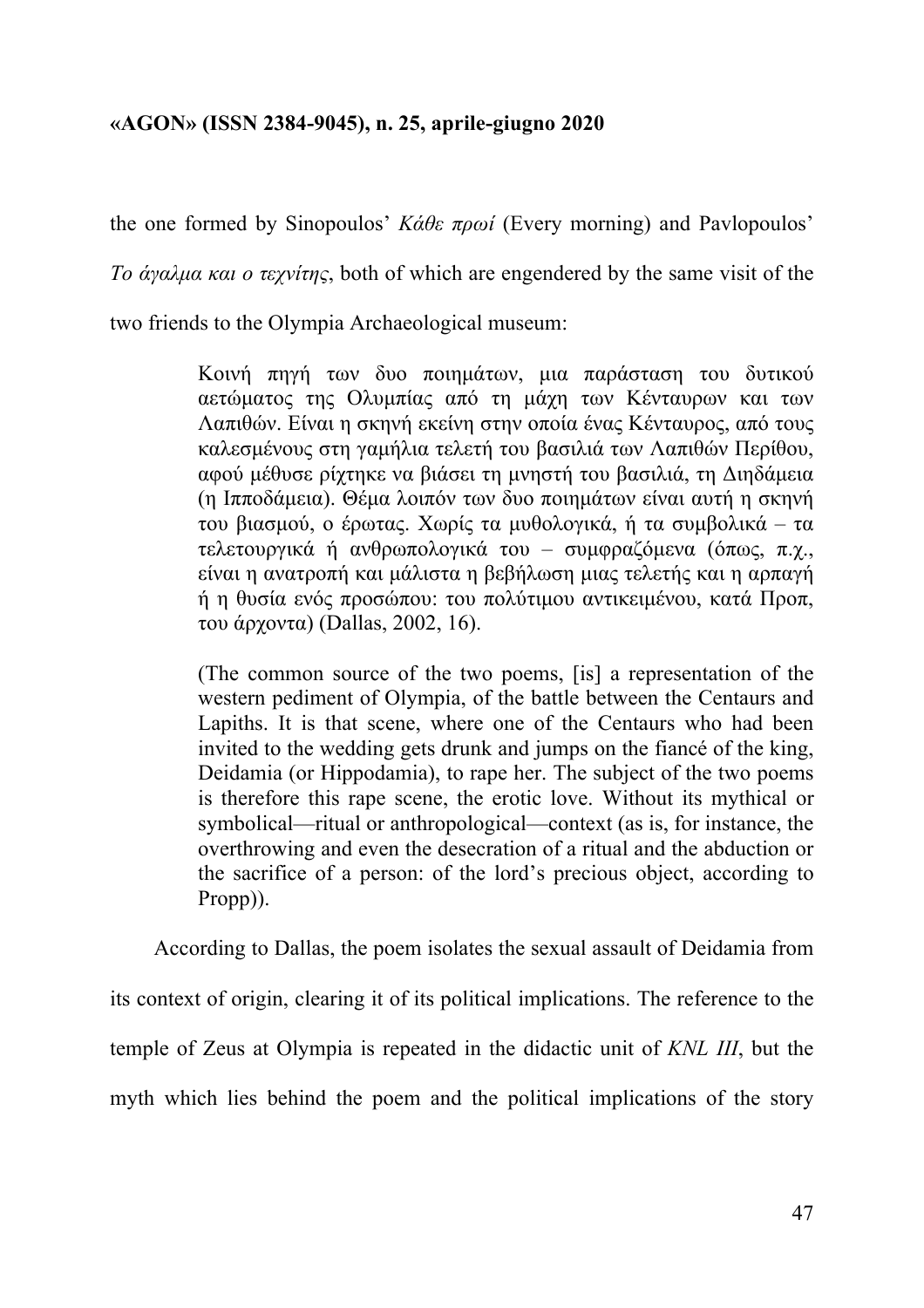resume the center of attention in the detailed description entailed in the

*Comment* section:

Πρόκειται για λεπτοµέρεια του δυτικού αετώµατος του ναού του Διός στην Ολυµπία, που εκτίθεται στο εκεί αρχαιολογικό Μουσείο. Το αέτωµα αυτό παριστάνει τη µάχη µεταξύ Λαπιθών και Κενταύρων. Σύµφωνα µε τη µυθολογία οι Λαπίθες ήταν λαός της Θεσσαλίας που κατοικούσε κοντά στο Πήλιο. Οι Κένταυροι ήταν τερατόµορφα όντα µε σώµα ανθρώπου ως τη µέση και αλόγου κάτω από τη µέση. Οταν. λέει ο µύθος, παντρευόταν ο βασιλιάς των Λαπιθών Πειρίθους µε τη νύµφη Δηιδάµεια, κάλεσε στο γάµο του το Θησέα, καθώς και τους γείτονές του Κενταύρους. Στο γαµήλιο συµπόσιο ο βασιλιάς των Κενταύρων Ευρυπίων µέθυσε και επιτέθηκε ερωτικά κατά της Δηιδάµειας. Ακολούθησε µάχη και οι Λαπίθες καταδίωξαν τους Κενταύρους. Η λεπτοµέρεια στην οποία αναφέρεται το ποίηµα παριστάνει τον Κένταυρο Ευρυπίωνα να αγκαλιάζει βίαια τη νύµφη Δηιδάµεια. Ολη η παράσταση της µάχης θεωρείται ότι εκφράζει την πάλη του πνεύµατος µε τα ζωώδη πάθη (Grigoriadis *et al.*, 2008, 51).

(It is a detail of the west pediment of the temple of Zeus at Olympia, which is exhibited in the Olympia museum. The pediment represents the battle between Lapiths and Centaurs. According to mythology, the Lapiths were a tribe from Thessaly, living close to Mount Pelion. The Centaurs were monstrous creatures, man above the waist, and horse below the waist. The myth says that when the king of the Lapiths, Peirithoös, married the nymph Deidamia, he invited Theseus and his neighbors, the Centaurs, to his wedding. During the wedding banquet, Eurytion, the king of the Centaurs, got drunk and sexually assaulted Deidamia. A battle followed, and the Lapiths chased the Centaurs away. The poem refers to the detail representing the Centaur Eurytion embracing with violence the nymph Deidamia. The whole representation of the battle is believed to express the struggle between spirit and bestial passion.)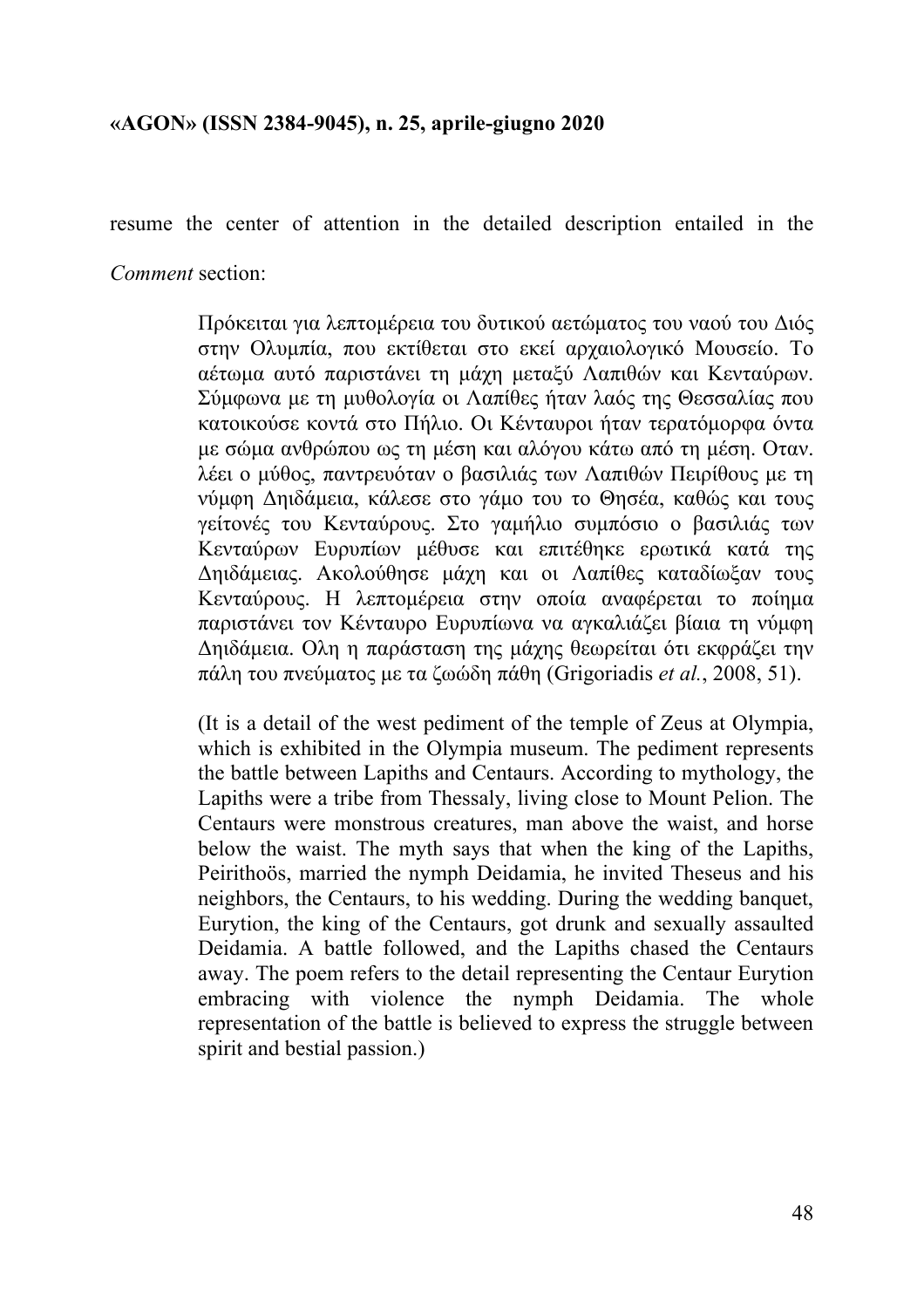## *A Feminist Reading of the Unit*

*The Subject and the Object*. Once the reader is made aware of the mythological allusion encompassed in the poem, its first hermeneutical level that is not the allegory of poetical creation, but the story of the statue Deidamia and the centaur—is enriched with new perspectives, which are particularly relevant from a gendered point of view. Firstly, although the original pediment shows both the nymph Deidamia and the centaur, in the poem only Deidamia switches from a state of inanimate object (a statue) to that of an animated being («After the closing time of the museum / late at night, Deidamia / would step down from the pediment.»). The other protagonist undergoes a completely different process: he is active from the first moment («Then she would see him there again / lurking in some dark corner»), and is specifically caught in the moment of performing an action—lurking on a woman in the shadows—that not only immediately reminds one of sexual assault, but also of a certain type of relationship between a man and a woman (the jealous or possessive man spying on his partner) and establishes from that moment a power dynamic, in which the male protagonist is seeking to impose control on the female character. At the high point of the assault, however, he also undergoes a metamorphosis: he is transformed into a half-human, half-animal creature («she would feel him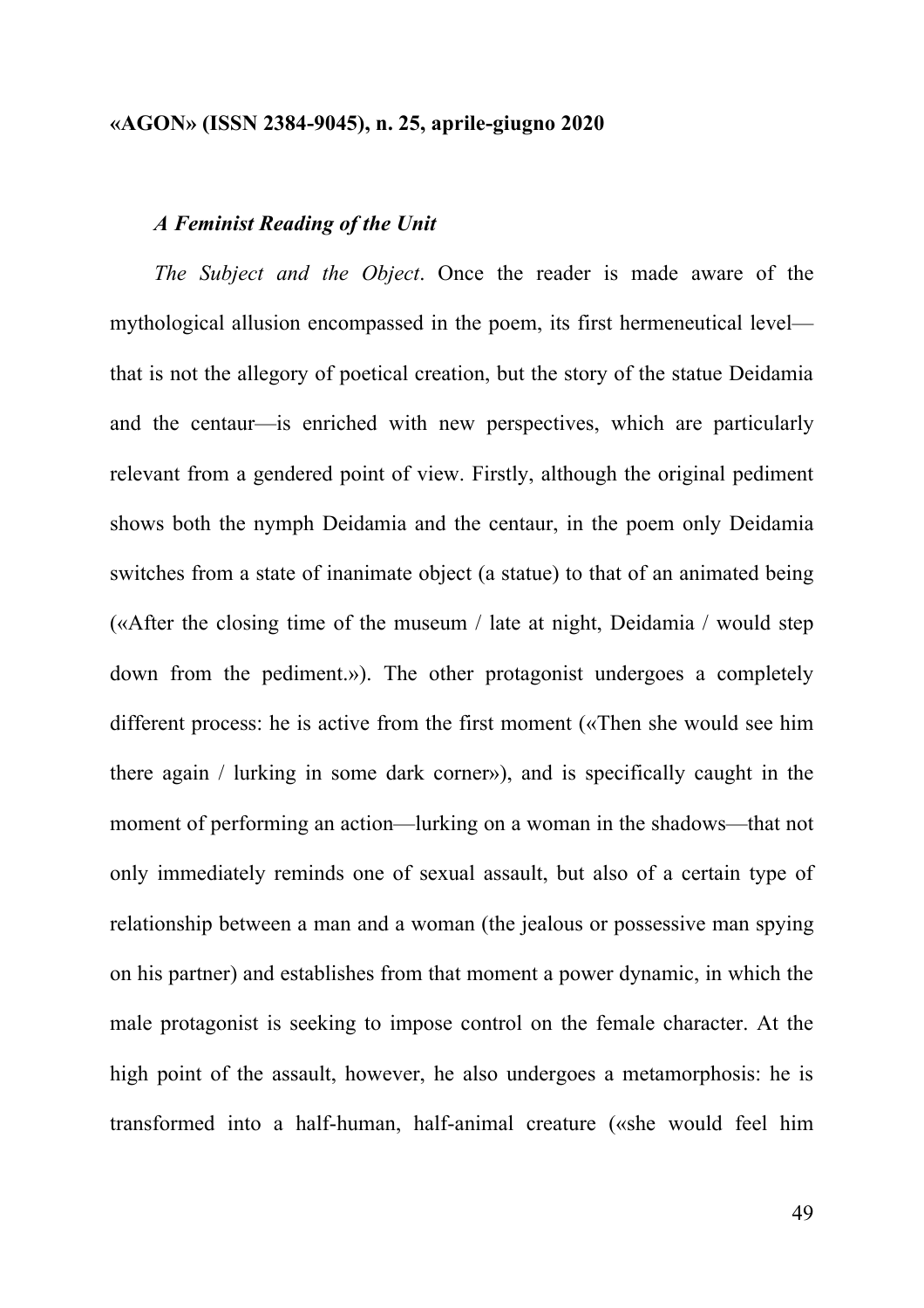turning / into a centaur little by little»). The female protagonist is therefore not only a passive subject, but the passive subject par excellence: an inanimate object. Under the gaze of her creator she achieves the human status, only to be grasped by him a little after: the composition hence reproduces the conceptual couple of man-subject, woman-object which is so common in the western cultural production (and which is fused with the corresponding couple of the man-artist, woman-muse within the production of art).

The fact that the female protagonist is presented as an inanimate object and assaulted right afterwards represents a literary reproduction of the process of objectification which precedes every sexual assault. As John Stoltenberg points out, «the depersonalization that begins in sexual objectification is what makes violence possible; for once you have made a person out to be a thing, you can do anything to it you want» (Stoltenberg, 2000, 48).

Furthermore, the female subject is reduced to mere utility for the male: Deidamia exists (literally, comes to life) for the purpose of being assaulted, and this process is deemed as fatally inevitable, as is made clear by its perpetual repetition night after night, over and over again. The idea of the existence of the female subject who has a merely functional and repetitive role of passive reception of the male action, is furtherly underlined by the overlapping of the act

50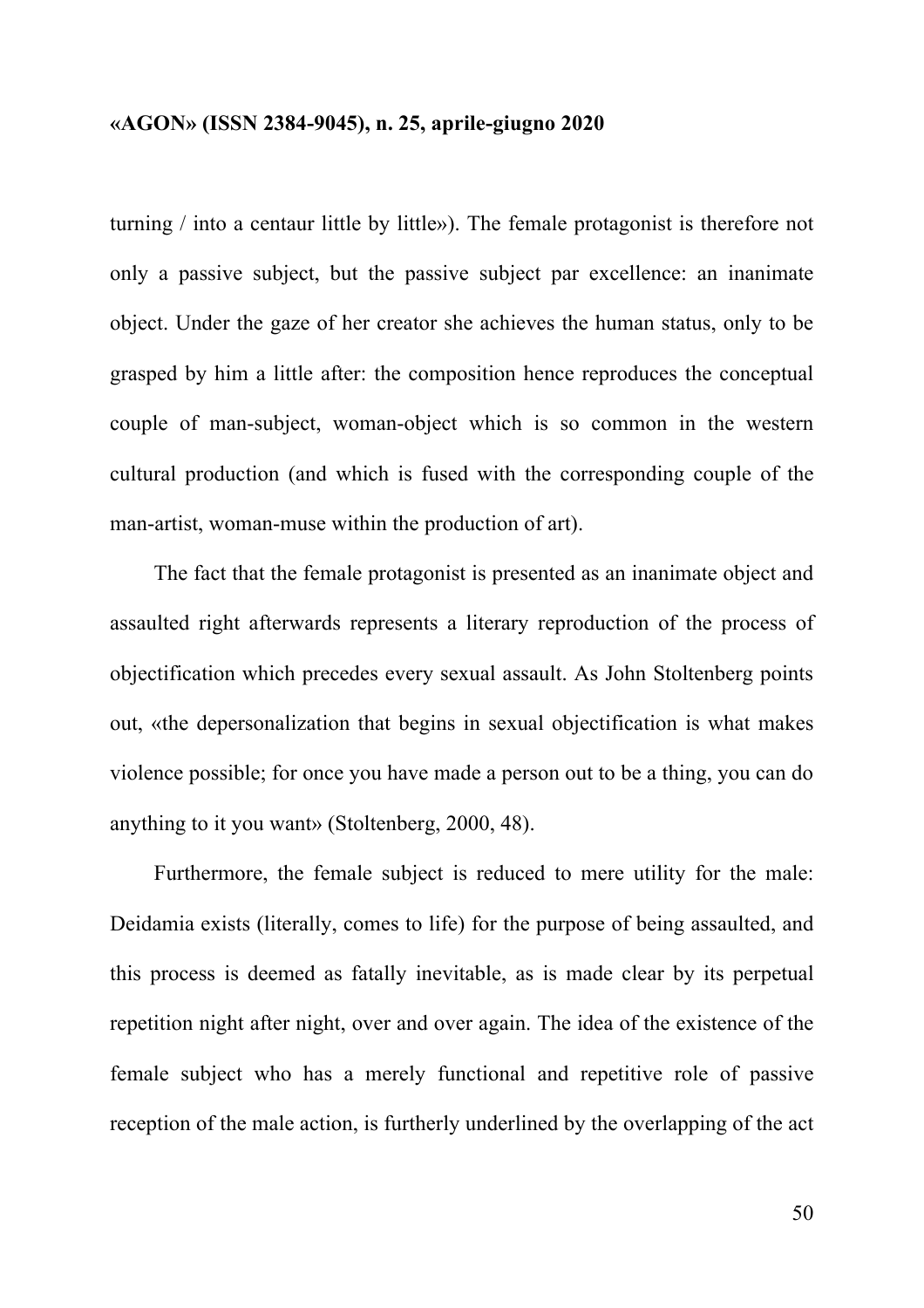of carving and the act of assaulting that takes place in the last verses («and she dreamt of him, abandoned / between her fear and his lust / carving her again»), which suggests to the reader that artistic creation originates out of violence, and that the coming-into-being of the female protagonist is inextricably interwoven with her own aggression.

*Inscribing Rape, Erasing Rape*. Although the scene described in the poem is reenacted night after night, mirroring the immutability of the thousand-yearsold sculpture, («Her beauty was forever/frozen in time;» «every time he jumped on her.»), its chronological stillness is only apparent, for there is in fact an element over which time produces an effect, and that is Deidamia's feelings. The verses describing her emotions reveal that Deidamia is not upset by the assault anymore, but on the contrary she awaits it, having grown accustomed to it («After all she was expecting it, she was used to it by now»). This process of gradual adaptation produces such an effect on her disposition, that «She would fake resistance,» and ends up accepting as pleasure the feeling of pain that is caused by the body of the perpetrator («Now his horse-hoof / hurt her somewhere there / at the bone, sweetly»), while wishing to re-experience the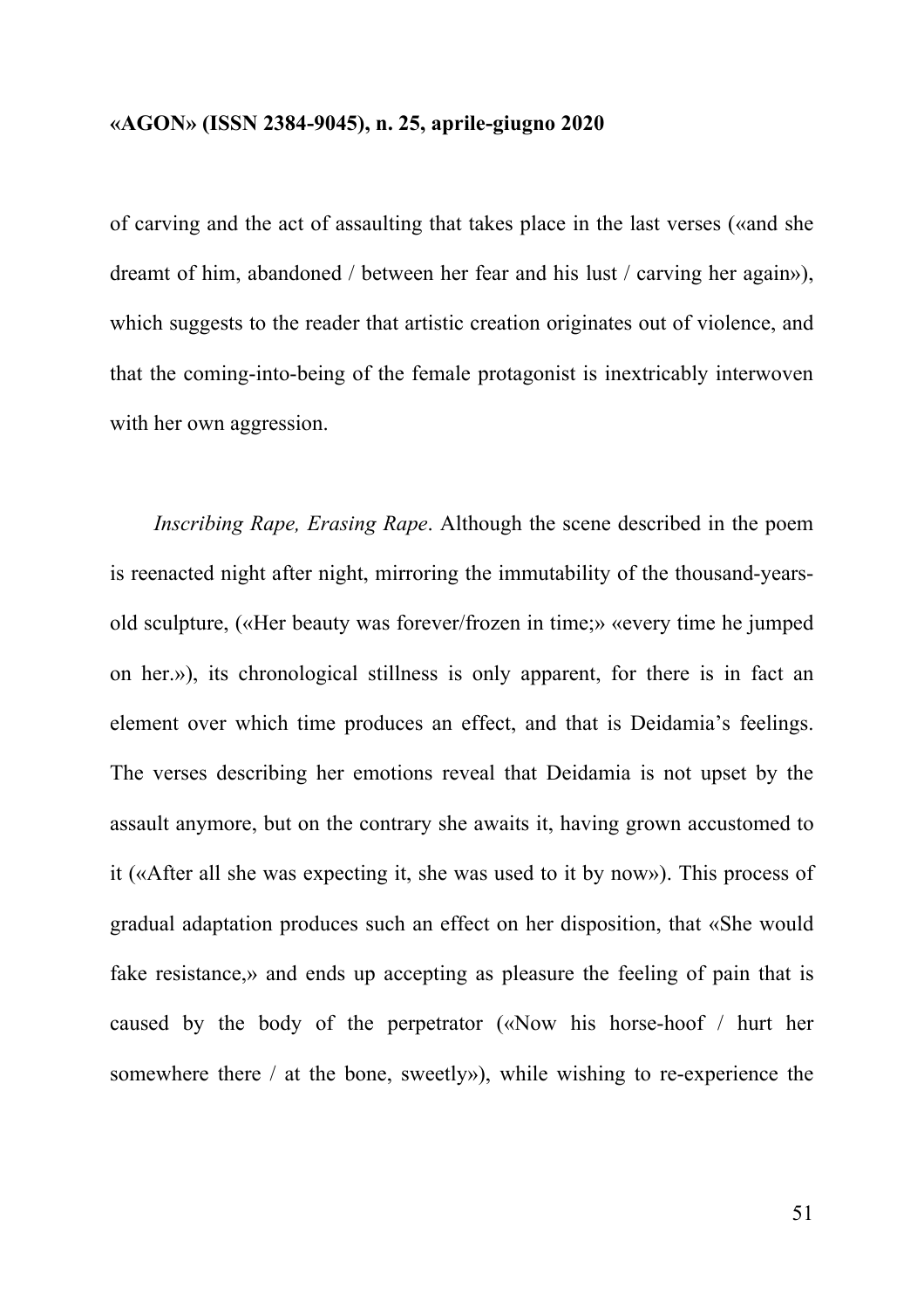feeling of dread which is occasioned by his desire («and she dreamt of him, abandoned / between her fear and his lust / carving her again»).

Reading sexual violence as a means of seduction, that is ultimately able to exercise a fascination on the person assaulted and eliminate their resistance, constitutes an expression of the perpetrator's fantasies about the sexuality of the person assaulted. In this case, it reproduces only the point of view of the male protagonist, while censoring the female gaze. On the quality of Pavlopoulos' poetical gaze, Michalis Pieris declared:

> στην ποιητική όραση του Παυλόπουλου, η οµορφιά είναι αυτή που κατοικεί µέσα στο ανδρικό βλέµµα. Είναι η οµορφιά που υπάρχει ενόσο θα υπάρχει το ανδρικό βλέµµα (γιατί και αυτό µπορεί κάποτε να χαθεί)· βλέµµα που αφαιρεί από την όµορφη γυναίκα κάθε επείσακτο στοιχείο, ενδυµατολογικό ή άλλο, για να τη µετατρέπει σε νεράιδα, λυγερή, ή απλώς πρόσωπο του ονείρου …. Στον Παυλόπουλο η ιδεατά όµορφη γυναίκα είναι το κάλλιστο δώρο του Θεού, δια του οποίου µετέχει ο άνδρας στο θαύµα της οµορφιάς και της δηµιουργίας (Pieris, 2002, 26).

> (In Pavlopoulos' poetical vision, beauty lies in the masculine gaze. It is the beauty that will exist as long as the masculine gaze exists (because even this could disappear, someday); the gaze removing from the beautiful woman any external element, be it the clothing or other, in order to turn her into a fairy, a beautiful maiden, or even just the character of a dream …. In Pavlopoulos, the ideally beautiful woman is God's best gift, by means of which the man can partake to the miracle of beauty and creation).

By emphasizing the distinctive masculinity of Pavlopoulos' poetic gaze, Pieris indirectly confirms not only the absence of the female point of view, but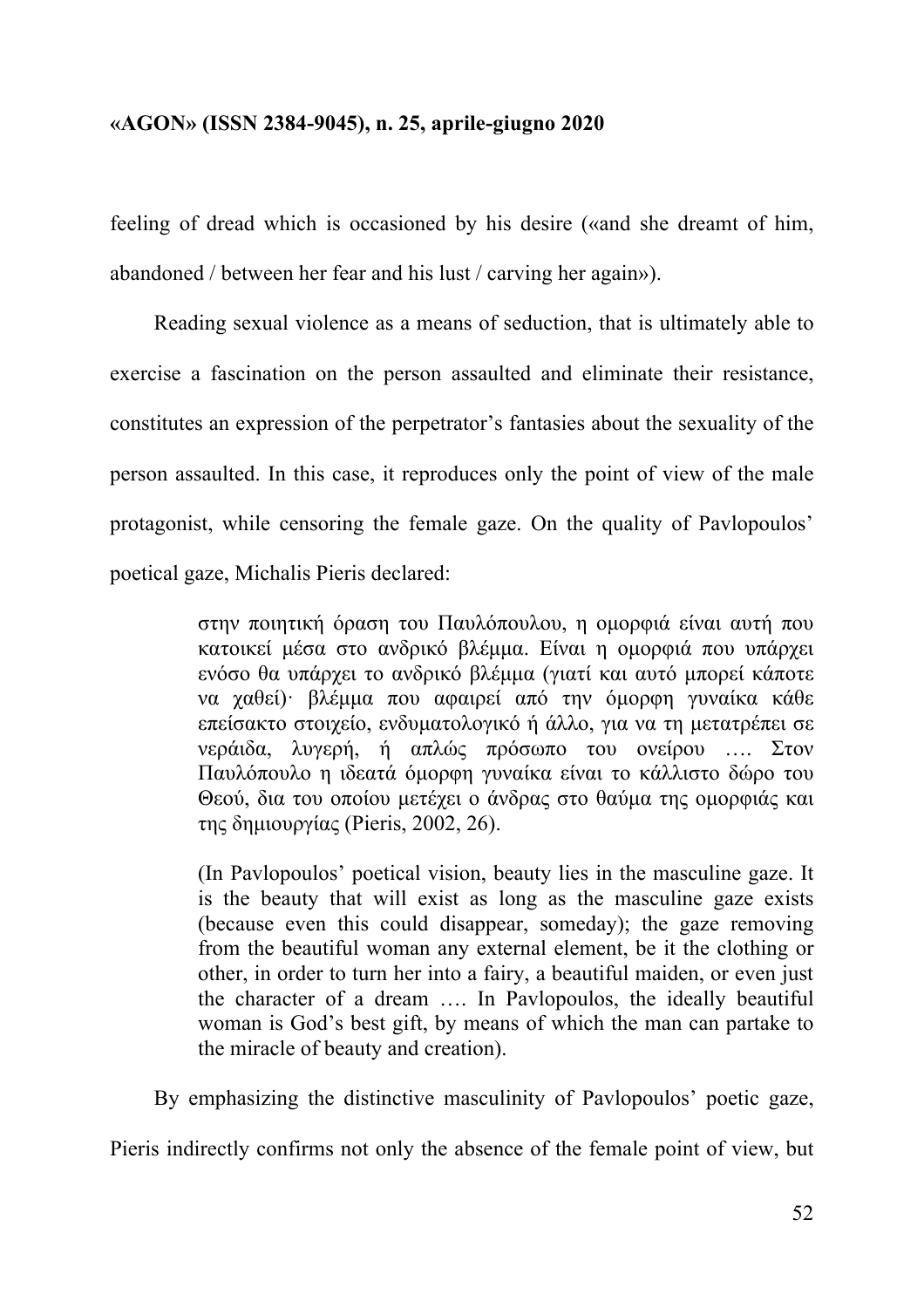also the depersonalization of the female protagonist, whose identity loses its human nature and is gradually objectified into a means to accessing artistic creation.

This process of erasing the female gaze in the reconstruction of the rape results in the erasure of rape as such in the very moment of its narration. If Deidamia welcomes the aggression, then she is inherently consenting to intercourse with the centaur, and the sexual assault is no longer an unwanted act. In this sense, the reader of the unit—the adolescent student of the general high school—is hereby presented with a literary reflection of the rape myth, according to which victims of sexual violence secretly wish to be assaulted (Bourke, 2007, 55–94).<sup>2</sup>

Yet Deidamia's silent consent to assault is not the only element in the composition suggesting a vision of sexual violence where the culpability of the perpetrator is reduced, and in the end erased. The very metamorphosis which is

<sup>&</sup>lt;sup>2</sup> Rape myths are widespread commonplaces related to rape, whose ultimate goal is to blame the victim and exonerate the perpetrator, or simply to deny the possibility of rape itself. The concept of *rape myth* had already been elaborated by Susan Brownmiller in her renowned 1975 essay *Against our will* (Brownmiller, 1975, 394), and it was picked back up and furthered by the scholar Joanna Bourke, who affirmed that "In the context of rape, the myths … are responsible for converting historical and geographical specificities into flaccid catchphrases that seem clear and self-evident, yet are profoundly damaging for people who suffer sexual abuse. Rape myths situate sexual torture in the realm of moral edification. They enable individuals (such as perpetrators) to place their actions in a framework that is recognizable by others (such as potential victims) while withdrawing legitimacy from people (actual victims, for instance) who wish to contest them." (Bourke, 2007, 25–27)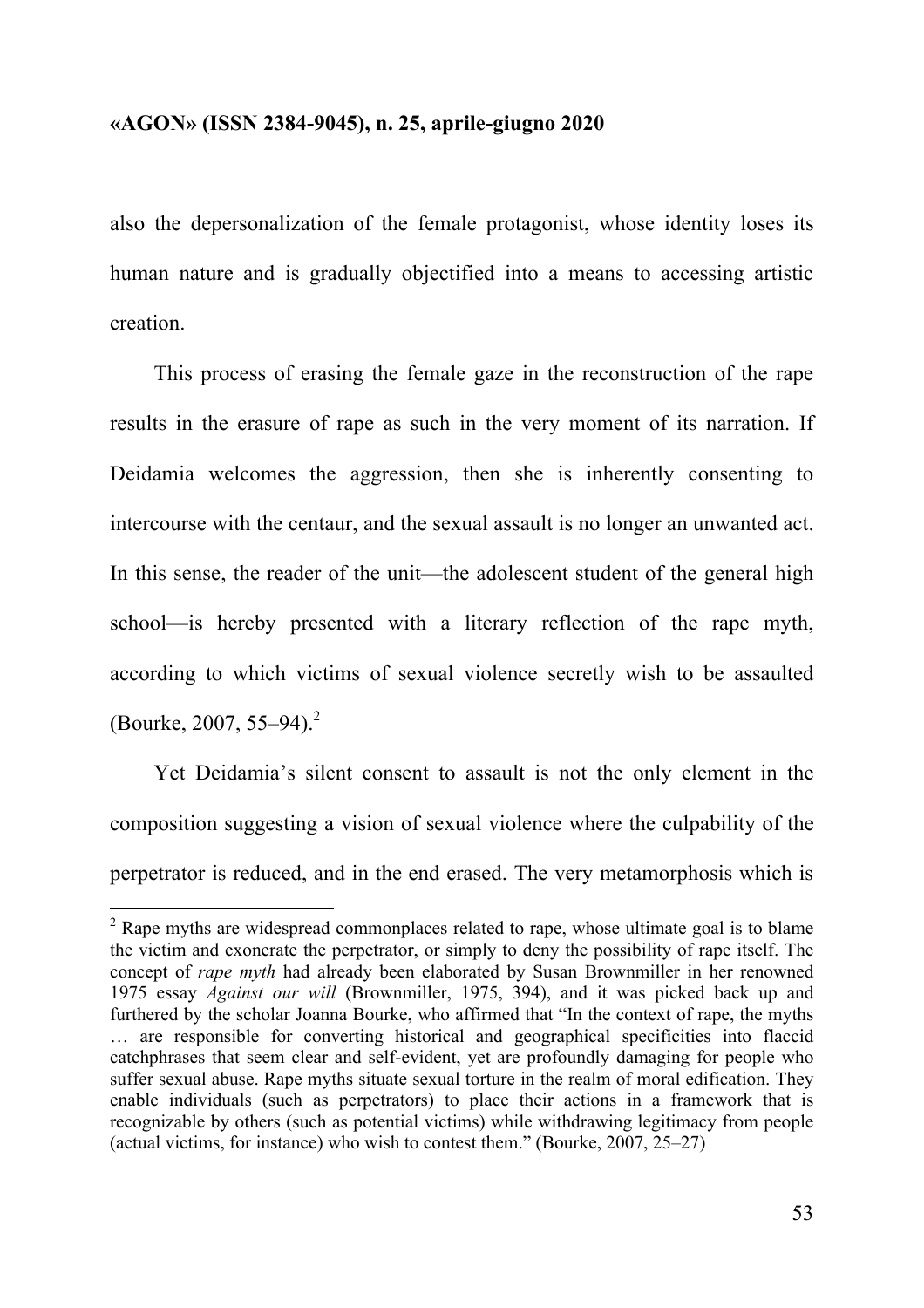undergone by the male protagonist, turning from man into mythical creature in the culmination of the assault, evokes two different cultural topoi in mutual contradiction<sup>3</sup>: the centaur combines both a human and an animal nature, and hence his act of aggression can be related to a vision of male sexuality as animal-like and uncontrollable, while on the other hand it positions sexual assault in the realm of mythology and monstrosity. In the first case, sexual violence is considered natural, and therefore inevitable and justified; in the second, it is pictured as not belonging to human reality, and therefore only a monster could be held responsible for it.<sup>4</sup>

*Erasing Rape with Allegory*. In the didactic unit no mention is openly made of the allegorical meaning of the poem—so much is confirmed by the critics (Angelatos, 1994b) and by the poet himself (Pavlopoulos, 2008). However, the allegory is explicitly referred to in the teacher's book, which proposes to the educator «Να σχολιαστεί η μυθική διάσταση του ποιήματος και να συνδεθεί με

<sup>&</sup>lt;sup>3</sup> Rape myths are usually in contradiction with one another (Bourke, 2007, 25).

 $4\degree$  The metamorphosis of a man into an animal is a returning motif in Pavlopoulos' poetry, and particularly in the collection *Τα αντικλείδια*. The poet Titos Patrikios noticed it, and observed that «Η μεταμόρφωση του ανθρώπου σε ζώο είναι μια έξοδος από τη θεσμοθετημένη, την ελεγχόµενη ζωή της οργανωµένης κοινωνίας προς τη διάχυτη και ανεξέλεγκτη ελευθερία της φύσης.» ("The metamorphosis of a man into an animal is an exit from the institutionalized, controlled life of the organized society towards the pervasive and uncontrolled freedom of nature," Patrikios, 1995, 6).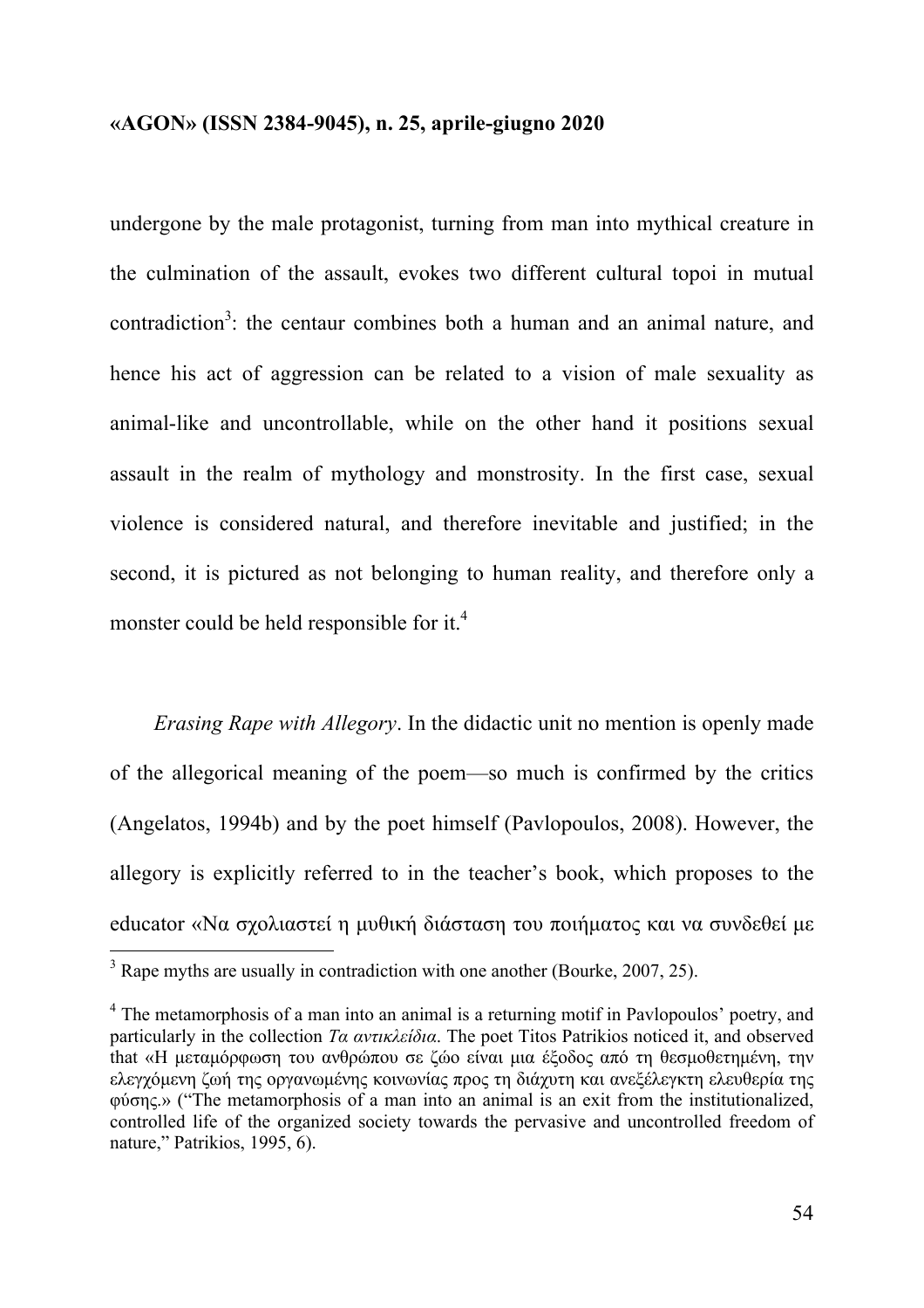την αλληγορία του ποιήµατος» («To comment on the mythical dimension of the poem and link it to its allegory»). On the same page it can also be read: «Με δεδοµένο ότι έχουµε να κάνουµε µε ένα ποίηµα 'ποιητικής,' να σχολιαστούν τα στάδια ποιητικής διεργασίας που αλληγορικά παρουσιάζονται στο ποίηµα: από τη σύλληψη της ιδέας ως την υλοποίησή της» («Given that we have to do with a poem about 'poetics', comment on the stages of poetic elaboration that are allegorically represented in the poem: from the conception of the idea to its realization», Georgiadou and Kroupi-Kolona, 2008, 182).

By definition, an allegorical narration entails more than one meaning besides the literal one. As long as the reader does not recognize the allegory, the literal reading plays a central role in the interpretation of the text, but when the allegory is recognized, the reader's attention shifts to the narrative's additional meanings, and the literal sense becomes a mere means that is used by the author to express the significance conveyed by the allegory. In the case of the interpretation of *Το άγαλµα και ο τεχνίτης*, the allegory transforms the text from a rape representation into a «poem about poetics», depriving Deidamia's story of the power of realism that would link the story to actual rape, as occurring outside of the literary world. Since the didactic unit does not offer a gender perspective, insisting on the allegorical dimension of the text ends up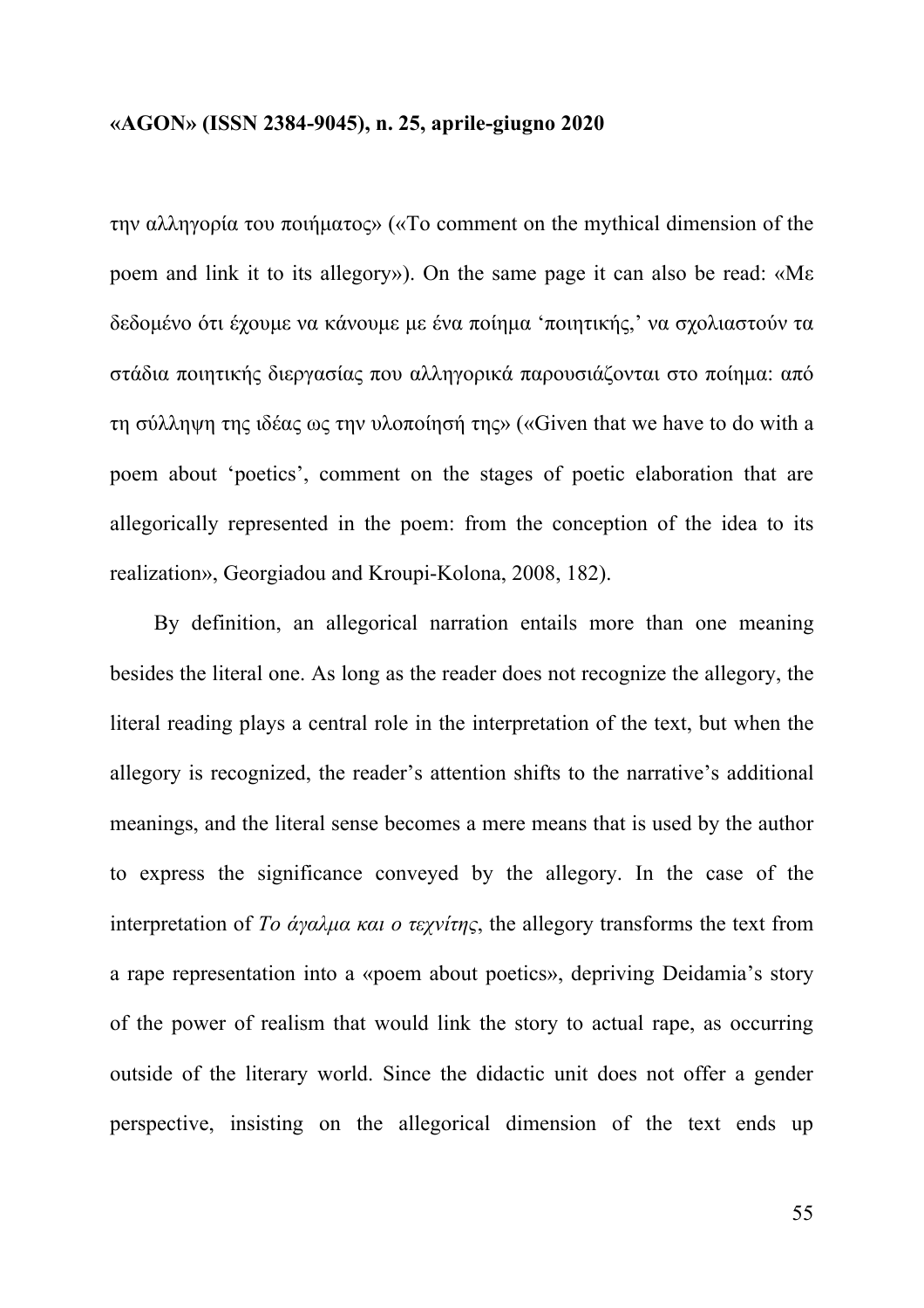normalizing the idea of sexual violence as a part of artistic creation, and constructing the protagonist not as a real character, but as a generic female figure, who is deprived of her human identity as well as of her materiality and corporeity.5

*Erasing Rape with Metaphor*. As I have mentioned above, the *Comment* positions the story-line back in its original context, from which the poet had previously isolated it. In this paragraph, the student can find the description of the myth of Deidamia's assault by Eurytion during the celebration of her

 <sup>5</sup> The collection of essays edited by Lynn A. Higgins and Brenda R. Silver (1991), *Rape and Representation*, offers a broad overview of analysis of classic literary texts where the topos of rape can be found, and explores the way in which cultural texts can contribute to the construction and enhancement of social behaviors which perpetuate rape culture. In their brilliant introductory essay, the editors underline that: "The act of rereading rape involves more than listening to silences; it requires restoring rape to the literal, to the body: restoring, that is, the violence—the physical, sexual violation. The insistence on taking rape literally often necessitates a conscious critical act of reading the violence and the sexuality back into texts where it has been deflected, either by the text itself or by the critics: where it has been turned into a metaphor or a symbol or represented rhetorically as titillation, persuasion, ravishment, seduction, or desire (poetic, narrative, courtly, military). Here, the recurrent motif of disfiguration becomes significant: disfiguration both in its rhetorical and physical senses (and ways in which the first hides the second), as both textual and corporeal deformation or mutilation. In reading the violence back into texts, then, the essays in this collection reclaim the physical, material bodies of women from their status as "figures" and reveal the ways in which violence marks the female subject both physically and psychologically" (Higgins and Silver, 1991, 4).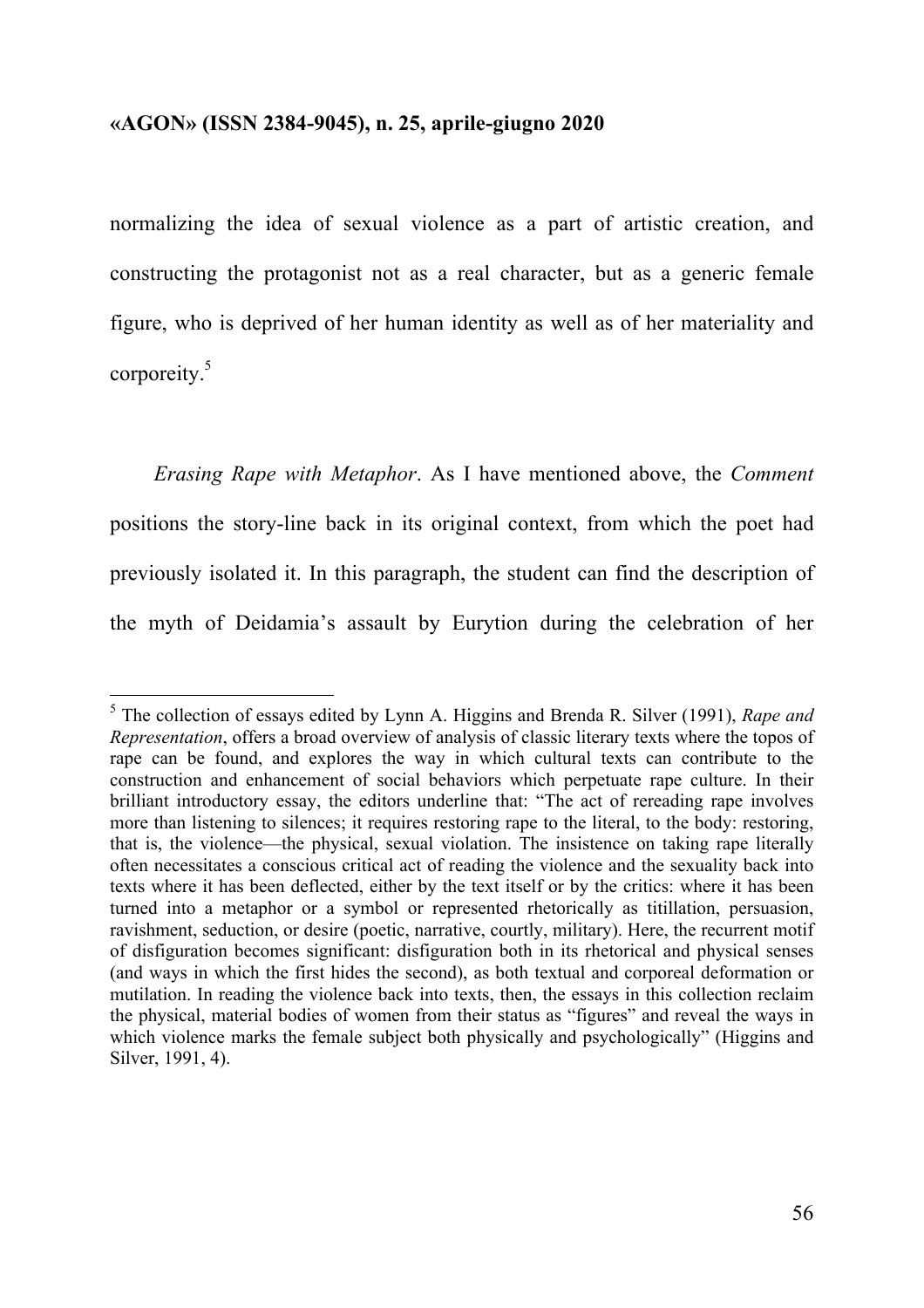wedding with Peirithoös, and this enables them to acquire a more complete view of the story. The student can therefore realize that, according to mythology, the aggression takes place during a social gathering of political relevance, and that it causes the outbreak of a conflict. The student is thus introduced to the political dimension of sexual aggression and its repercussions, and to the connection between rape and war. In this framework, the aggression follows the scheme which is called by Gayle Rubin (1975) the sex/gender system, according to which the role played by women in the social economy is that of an object of trade between men: the violence is therefore depicted as being perpetrated by a king, Eurytion, not against Deidamia herself but against another king, Peirithoös. Deidamia is not only a material good belonging to a man, but also a symbol of the entire population of the Lapiths, of whom that man is king. Assaulting her not only means transforming her body in the battlefield so that the community to whom she belongs can be injured and humiliated (Guenivet, 2001, 28), but also using rape as a war weapon (Bourke, 2007, 408).

Any interpretation of sexual violence on women as an act of humiliation and as an attack upon the (male) enemy, of the kind which is presented in the *Comment*, produces an automatic erasure of the woman and of her trauma. This erasure is emphasized in the closing sentence («The whole representation of the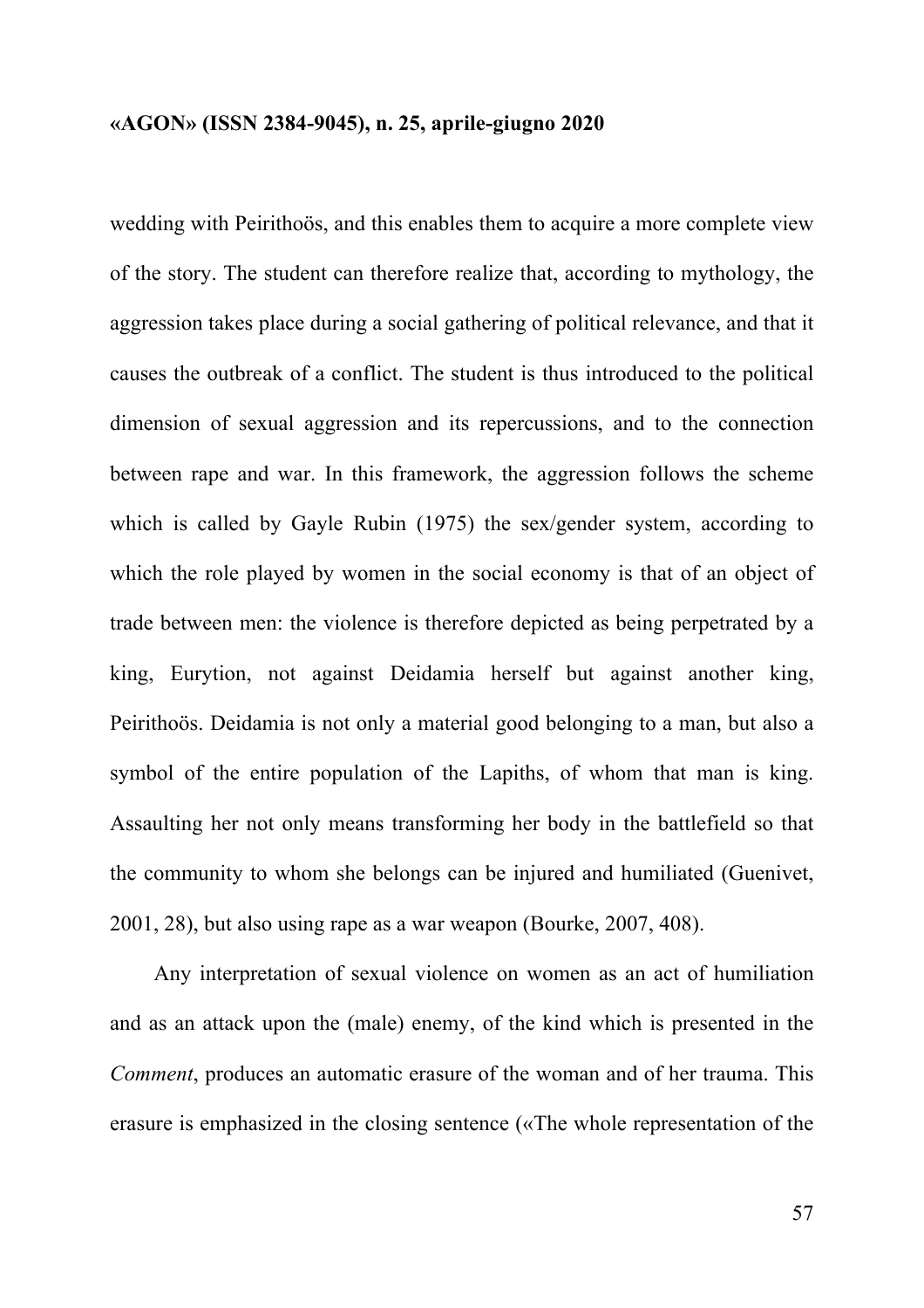battle is believed to express the struggle between spirit and bestial passion»), that attributes to Eurytion's act a merely symbolical value, while disregarding Deidamia and focusing exclusively on the groups of men confronting each other.

## *Conclusions*

The concept of rape has fundamental consequences in the construction of gender identity. In their book *Rereading Rape*, Lynn A. Higgins and Brenda R. Silver point out:

> Rape and the threat of rape are a major force in the subjugation of women. In "rape cultures" …. The danger, the frequency, and the acceptance of sexual violence all contribute to shaping behavior and identity, in women and men alike. …. Literary and artistic representations [of rape] …. contribute to the social positioning of women and men, and shape the cognitive system that makes rape thinkable (Higgins and Silver, 1991, 3).

The didactic unit of the textbook *KNL III* dedicated to Pavlopoulos introduces the student to the delicate subject of sexual violence and its literary representation without providing them with any consideration related to the phenomenon of rape, whether under a gender perspective or under any other kind of academic perspective. The idea that the literary representation of a rape does not fall amongst the range of texts which are worthy of being discussed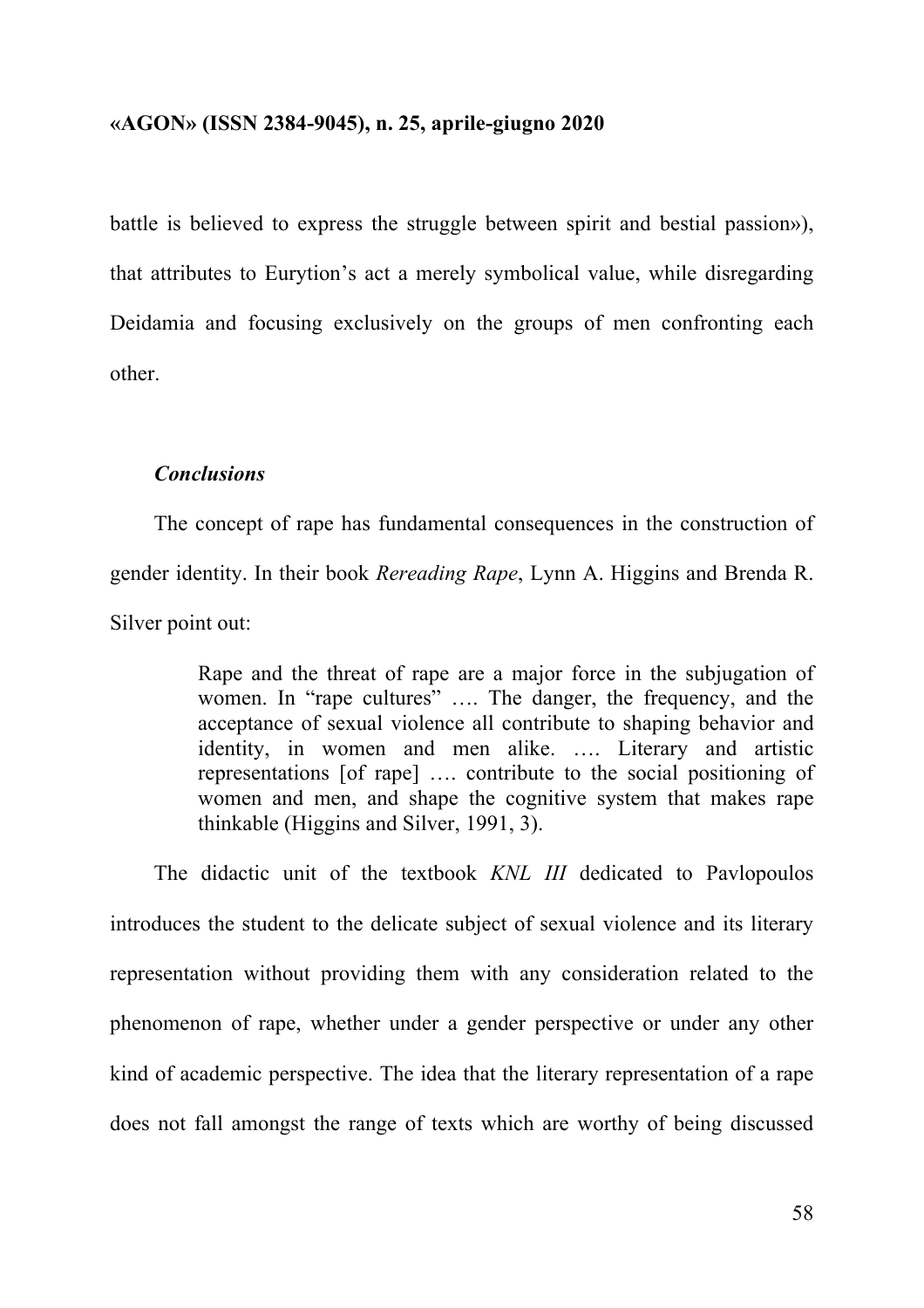under a gendered perspective can also be related to a conception of rape as pertaining to the sphere of erotic love, and not to one of power, as feminist studies have long theorized and as is widely accepted by gender studies and the social sciences. The same point of view can be found in Dallas' previously quoted essay, in which rape and erotic love are mentioned side by side as if they were synonyms («The subject of the two poems is therefore this rape scene, the erotic love»). According to this vision, sexual violence would be an expression of libido and sexual desire, and not an act of power and control. The fact that the organization of the didactic unit dedicated to Pavlopoulos mirrors this point of view is confirmed by the guidelines contained in the teacher's book. Here, the section which discusses Pavlopoulos lacks any allusion to sexual aggression, and insists that the teacher should give prominence to the theme of love: «να αναδειχθούν τα βασικά γνωρίσµατα της ποίησης του Γιώργη Παυλόπουλου: η αφηγηµατική δεξιοτεχνία, η χρήση του µύθου, η απροσποίητη αλληγορική και ρωµαλέα του γλώσσα, η θεµατική του έρωτα, το ονειρικό στοιχείο κ.τ.λ.» («highlight the basic characteristics of Giorgis Pavlopoulos' poetry: his narrative ability, the use of the myth, his authentic and robust allegorical language, the theme of love, the dream-related element etc.») and «να κατανοήσουν οι µαθητές την ερωτική σχέση που συνδέει τον καλλιτέχνη µε το δηµιούργηµά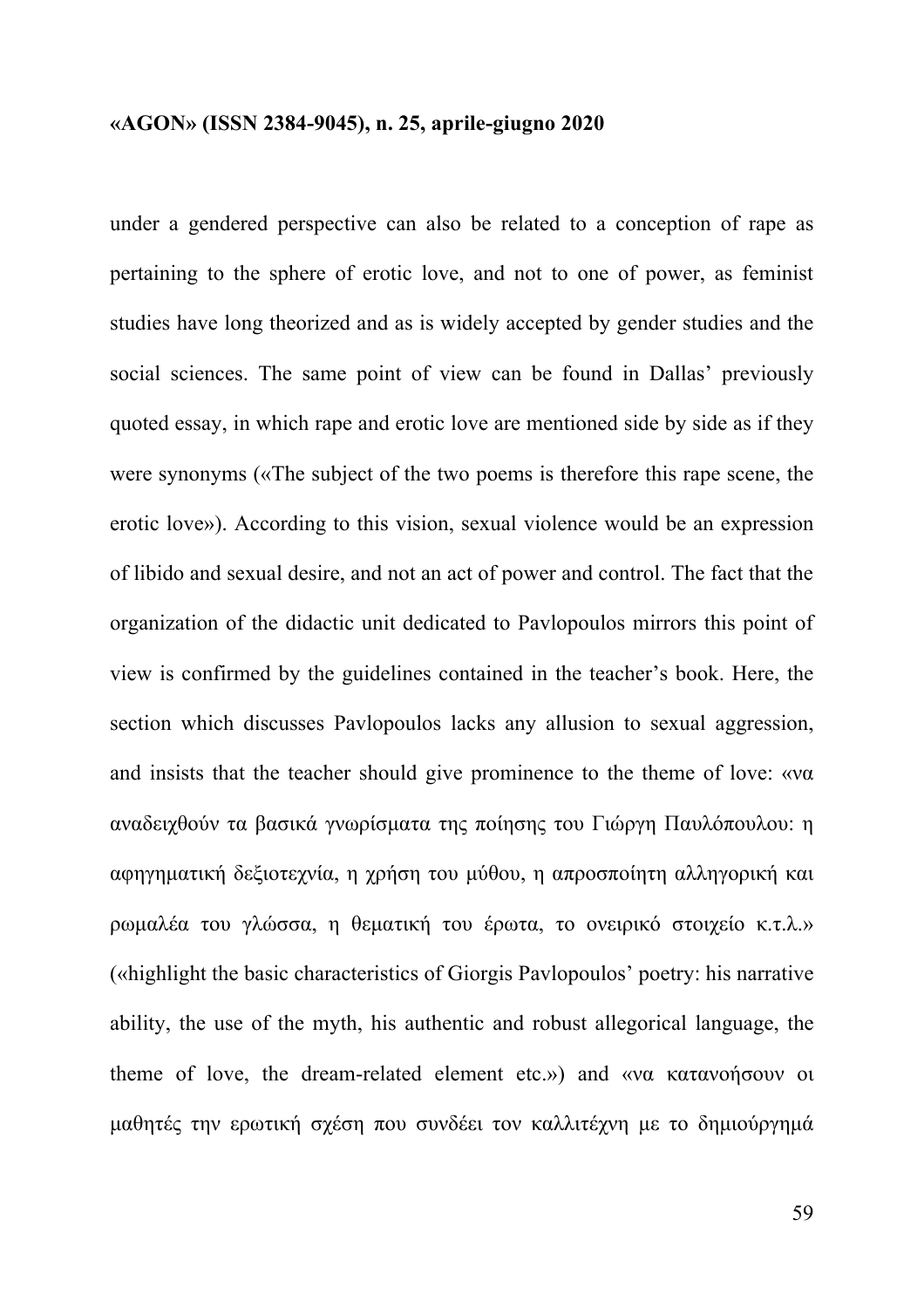του» («let the students understand the love relationship between the artist and his creation», Georgiadou and Kroupi-Kolona, 2008, 181–182).

Without an adequate support in reading the text from a gendered perspective, the student is left alone with the point of view expressed by the text itself, and with a series of topoi that repeatedly inscribe sexual violence into the text while at the same time erasing it. Without an interpretative grid that is able to demystify the literary representation of violence by highlighting its normalizing and naturalizing traits, the literary schoolbook becomes the institutional framework of a rhetoric of rape where insidious cultural rape myths are free to deploy their effects.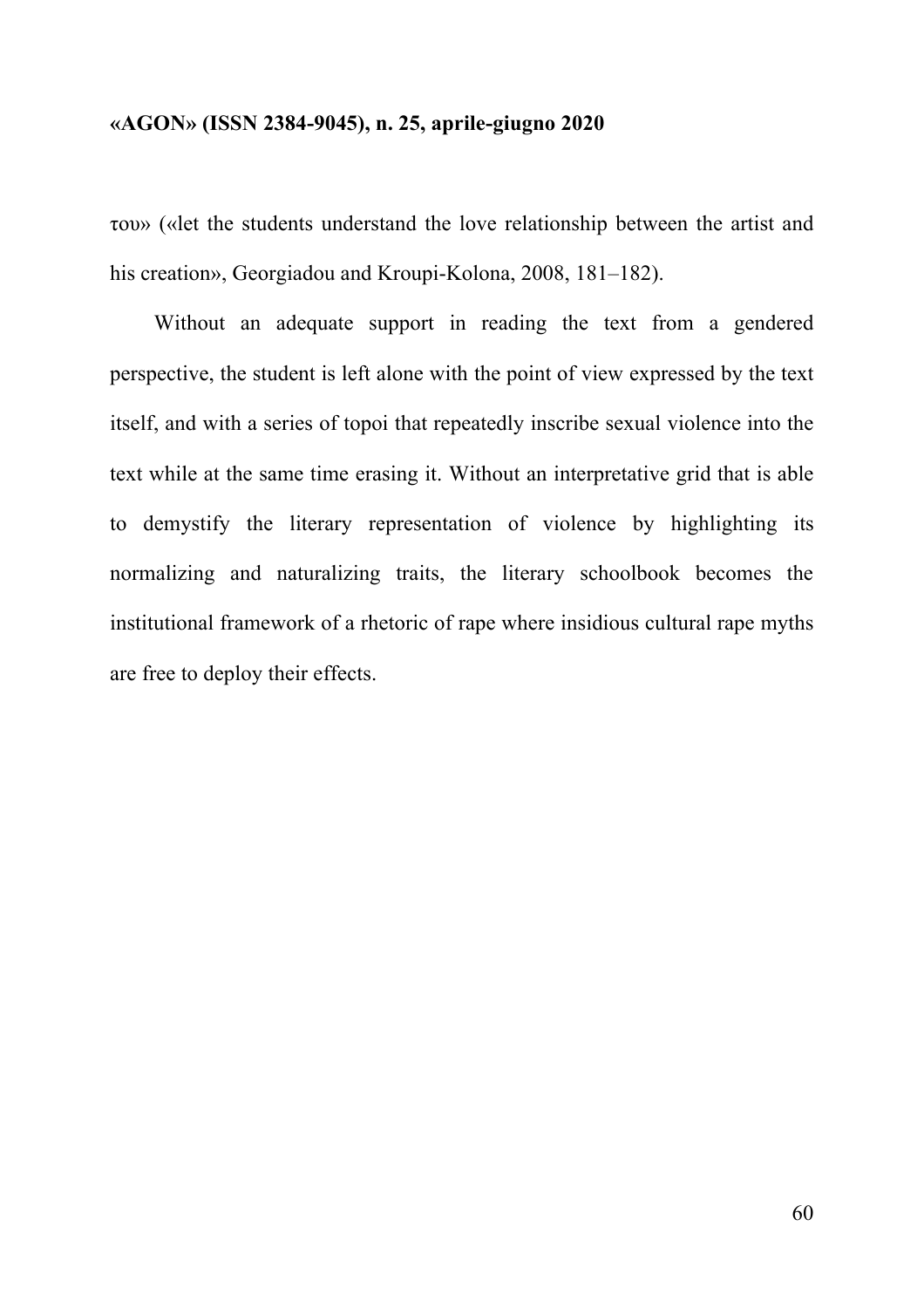## **REFERENCES CITED**

Angelatos Dimitris (Αγγελάτος, Δηµήτρης) (1994a), *Ταξίδι στο «Μεγάλο σκοτάδι»: η ποιητική σοφία του Γιώργη Παυλόπουλου* [Journey to the "Great dark": Giorgis Pavlopoulos' poetical wisdom]. *Eli-trochos* 2: 9–21.

*———*. 1994b. "Σκοτεινός έρωτας: κένταυροι, δάχτυλα, καρφιά. Αγγ. Σικελιανός - Γ. Παυλόπουλος - Abbas ibn al-Ahnaf" [Dark love: centaurs, fingers, nails. Ang. Sikelianos - G. Pavlopoulos - Abbas ibn al-Ahnaf]. *Planodion* 21: 619–621.

*———*. 2007. "Ποιήµατα που δεν ανήκουν στους ποιητές αλλά στην ποίηση: η συνεργασία Σινόπουλου-Παυλόπουλου" [Poems that don't belong to the poets but to poetry: the collaboration between Sinopoulos and Pavlopoulos]. *Nea Estia* 1805: 898–910.

*———*. 2012. "Αφήγηση και λυρική ποίηση. Ειδολογικές ανιχνεύσεις στην ποιητική του Γιώργη Παυλόπουλου" [Narration and lyrical poetry. Ideological quests in Giorgis Pavlopoulos' poetics] In *Τριαντάφυλλα και γιασεµιά. Τιµητικός τόµος για την Ελένη Πολίτου-Μαρµαρινού* [Roses and jasmines. Volume in honor of Eleni Politou-Marmarinou], edited by Ζacharias Siaflekis (Ζαχαρίας Σιαφλέκης), and Erasmia-Luiza Stavropoulou (Ερασµία-Λουΐζα Σταυροπούλου), 277–290. Athens: Gutemberg.

Argyriou, Alexandros (Αργυρίου, Αλέξανδρος). 2007. *Ιστορία της ελληνικής λογοτεχνίας και η πρόσληψή της όταν η δηµοκρατία δοκιµάζεται, υπονοµεύεται και καταλύεται (1964–1974 και µέχρι της µέρες µας)*, Τόµος Ζ' [History of Modern Greek literature and its reception when democracy is put to test, undermined and ended, volume 6]. Athens: Ekdoseis Kastanioti.

Boukalas, P. (Βουκαλάς, Π.). 2004. "Πού είναι τα πουλιά; Γιωργή Παυλόπουλου" [Where are the birds? By Giorgis Pavlopoulos]. *Kathimerini* 28 September.

Bourke, Joanna. 2007. *Rape: A History from 1860s to the Present*. London: Virago.

Brownmiller, Susan. 1975. *Against Our Will. Men, Women and Rape*. Simon & Schuster: New York NY.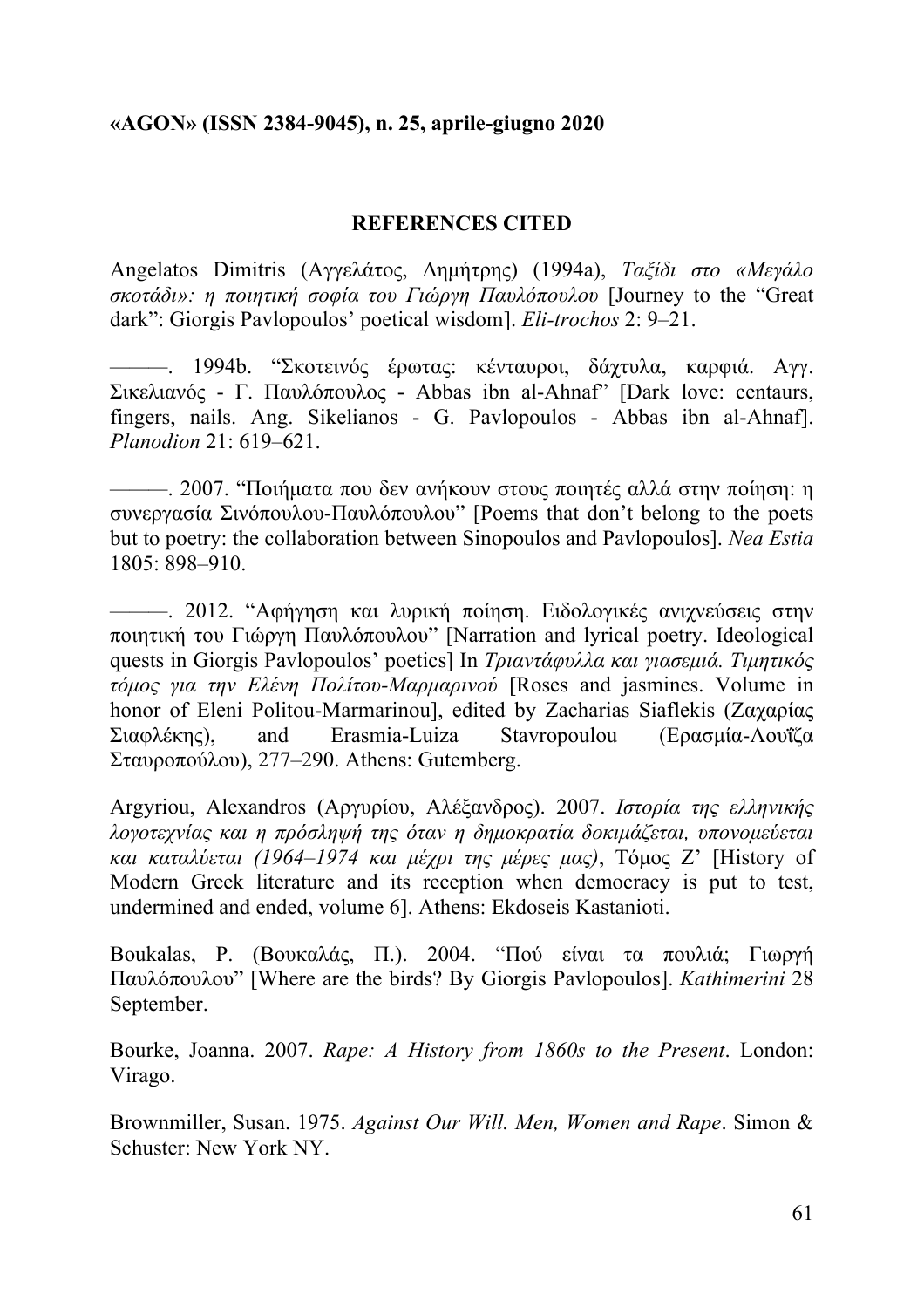Chatzivasileiou, Vangelis (Χατζηβασιλείου, Βαγγέλης). 1994. "Το φλωρεντιανό κουτί" [The florentine box]. *Eli-trochos* 2: 22–27.

Dallas, Giannis (Δάλλας, Γιάννης). 2002. "Δυο διαφορετικές ποιητικές σε σύγκλιση θεµατική" [Two different poetics in thematic convergence]. *I Lexi* 167: 13–21.

Georgiadou, Agathi (Γεωργιάδου, Αγαθή), and Eleftheria Kroupi-Kolona (Ελευθερία Κρούπη-Κολώνα), eds. 2008. *Κείµενα Νεοελληνικής Λογοτεχνίας. Γ΄ ΤΕΥΧΟΣ. Βιβλίο Καθηγητή* [Texts of Modern Greek Literature. Volume 3. Teacher's book]. Athens: Institouto Technologias Ypologistòn kai Ekdoseon «Diofandos».

Grigoriadis, Ν. (Γρηγοριάδης, Ν.), D. Karvelis (Δ. Καρβέλης), Ch. Milionis (Χ. Μηλιώνης), K. Balaskas (Κ. Μπαλάσκας), and G. Panagos (Γ. Παναγός). 2008. *Κείµενα Νεοελληνικής Λογοτεχνίας. Τευχος Γ' (1945–2000)* [Texts of Modern Greek Literature. Volume 3. (1945*–*2000)]*.* Athens: Institouto Technologias Ypologistòn kai Ekdoseon «Diofandos».

Guenivet, Karima. 2002. *Stupri di guerra*. Translated by Donatella Valeri. Rome: Luca Sossella Editore.

Higgins, Lynn A., and Brenda R. Silver. 1991. "Introduction: Rereading Rape." In *Rape and Representation*, edited by Lynn A. Higgins, and Brenda R. Silver, 1–11. New York, NY: Columbia University Press.

Kapsalis, Achilleas (Καψάλης, Αχιλλέας), and Dimitris F. Charalambous (Δηµήτρης Φ. Χαραλάµπους). 2008. *Σχολικά εγχειρίδια. Θεσµική εξέλιξη και σύγχρονη προβληµατική*. *Νέα αναθεωρηµένη έκδοση* [Schoolbooks. Institutional development and contemporary problems. New updated edition]*.* Athens: Metaichmio.

Lazaris, Nikos (Λάζαρης, Νίκος). 2014. "Γιώργης Παυλόπουλος, Τα αντικλείδια" [Giorgis Pavlopoulos, The Master Keys]. In *Η αιχµή του δόρατος. Κριτικά κείµενα 1987–2011*, 31–35. Athens: Futura.

Patrikios, Titos (Πατρίκιος, Τίτος). 1995. "Ο Γιώργης Παυλόπουλος και τα αντικλείδια της ποίησης" [Giorgis Pavlopoulos and the master keys of poetry]. *Neo Epipedo* 20–21: 3–8 of the supplement.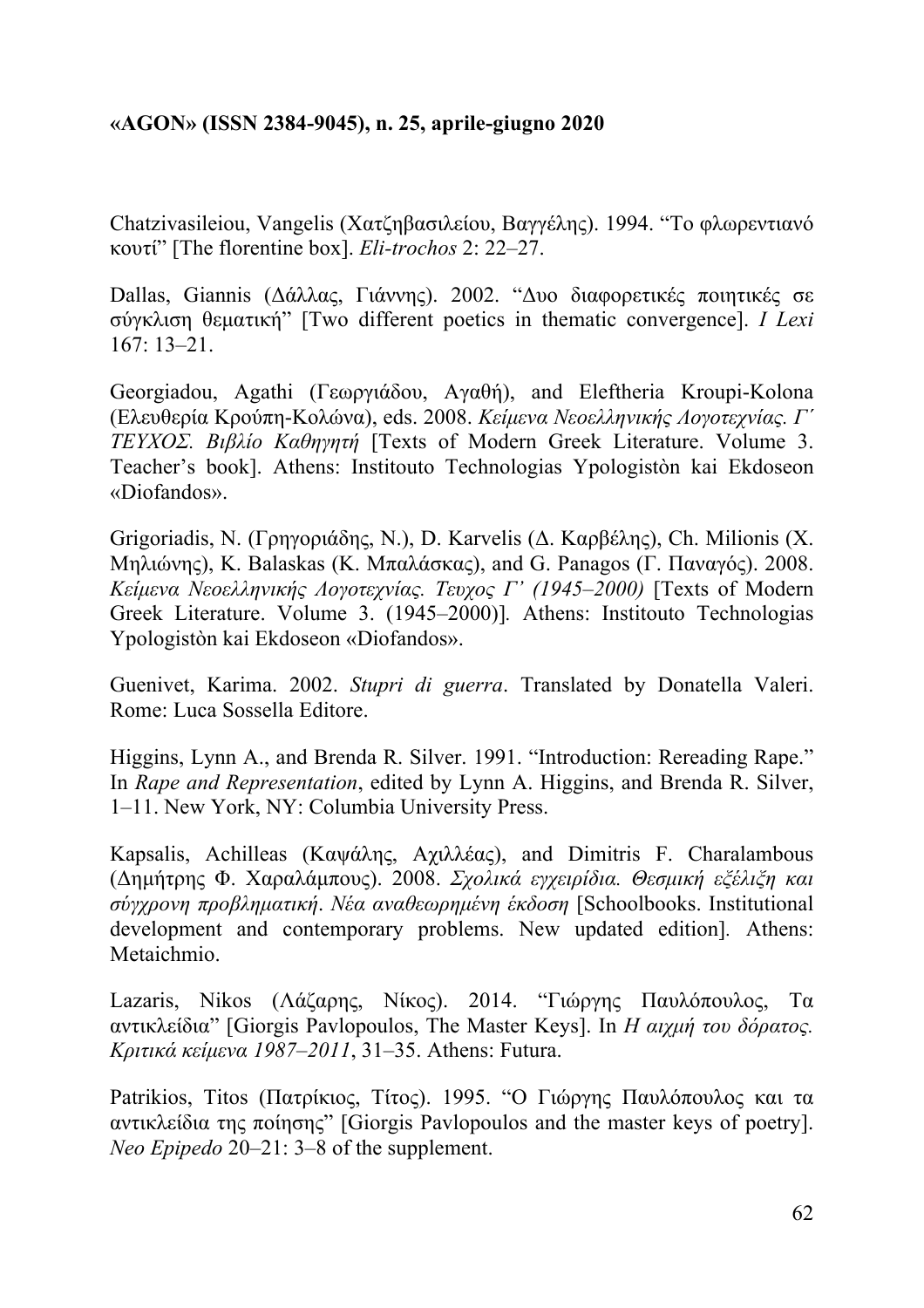Pavlopoulos, Giorgis (Παυλόπουλος, Γιώργης). 1988. "Το άγαλμα και ο τεχνίτης" [The statue and the artisan]. In *Τα αντικλείδια* [The master keys], 22– 23. Athens: stigmi.

*———* . 1994. " Συνοµιλία µε τον ποιητή" [Conversation with the poet]. *Elitrochos* 2: 7–8

*———*. 2008. "Από συνέντευξη του ίδιου ποιητή" [From an interview with the poet himself]. In *Κείµενα Νεοελληνικής Λογοτεχνίας. Γ΄ ΤΕΥΧΟΣ. Βιβλίο Καθηγητή,* edited by Agathi Georgiadou (Αγαθή Γεωργιάδου), and Eleftheria Kroupi-Kolona (Ελευθερία Κρούπη-Κολώνα) , 181. Athens: Organismos Ekdoseis Didaktikon Vivlion.

Pieris, Michalis (Πιερής, Μιχάλης). 2002. "Με το κλειδί της μνήμης και της οµορφιάς. Σκέψεις για την ποίηση του Γιώργη Παυλόπουλου" [With the key of memory and beauty. Thoughts on the poetry by Giorgis Pavlopoulos]. *I Lexi* 167: 24–28.

Rubin, Gayle. 1975. "The Traffic of Women: Notes Towards a Political Economy of Sex." In *Towards an Anthropology of Women*, edited by Rayna Reiter, 157–210. New York: Montlhy Review Press.

Sielke, Sabine. 2002. *The Rhetoric of Sexual Violence in American Literature and Culture, 1790–1990*. Princeton and Oxford: Princeton University Press.

Skiathas, Antonis (Σκιαθάς, Αντώνης). 1995. "Ο ερωτικός «Διάλογος» στην ποιητική του Γιώργη Παυλόπουλου" [The erotic "dialogue" in Giorgis Pavlopoulos' poetics], *Neo Epipedo* 20–21: 11–16 of the supplement.

Stoltenberg, John. 2000. *Refusing to Be a Man. Essays on Sex and Justice. Revised edition*, London: UCL Press.

Tsaknias, Spyros (Τσακνιάς, Σπύρος). 1983. "Γ. Παυλόπουλος 'Το σακί'" [G. Pavlopoulos, *The bag*]. In *Δακτυλικά Αποτυπώµατα. Κριτικά κείµενα* [Fingerprints. Critical texts], 217–221. Athens: Ekdoseis Kastanioti.

Winkler, John J. 1991. "The Education of Chloe: Erotic Protocols and Prior Violence." In *Rape and Representation*, edited by Lynn A. Higgins, and Brenda R. Silver, 15–32. New York, NY: Columbia University Press.